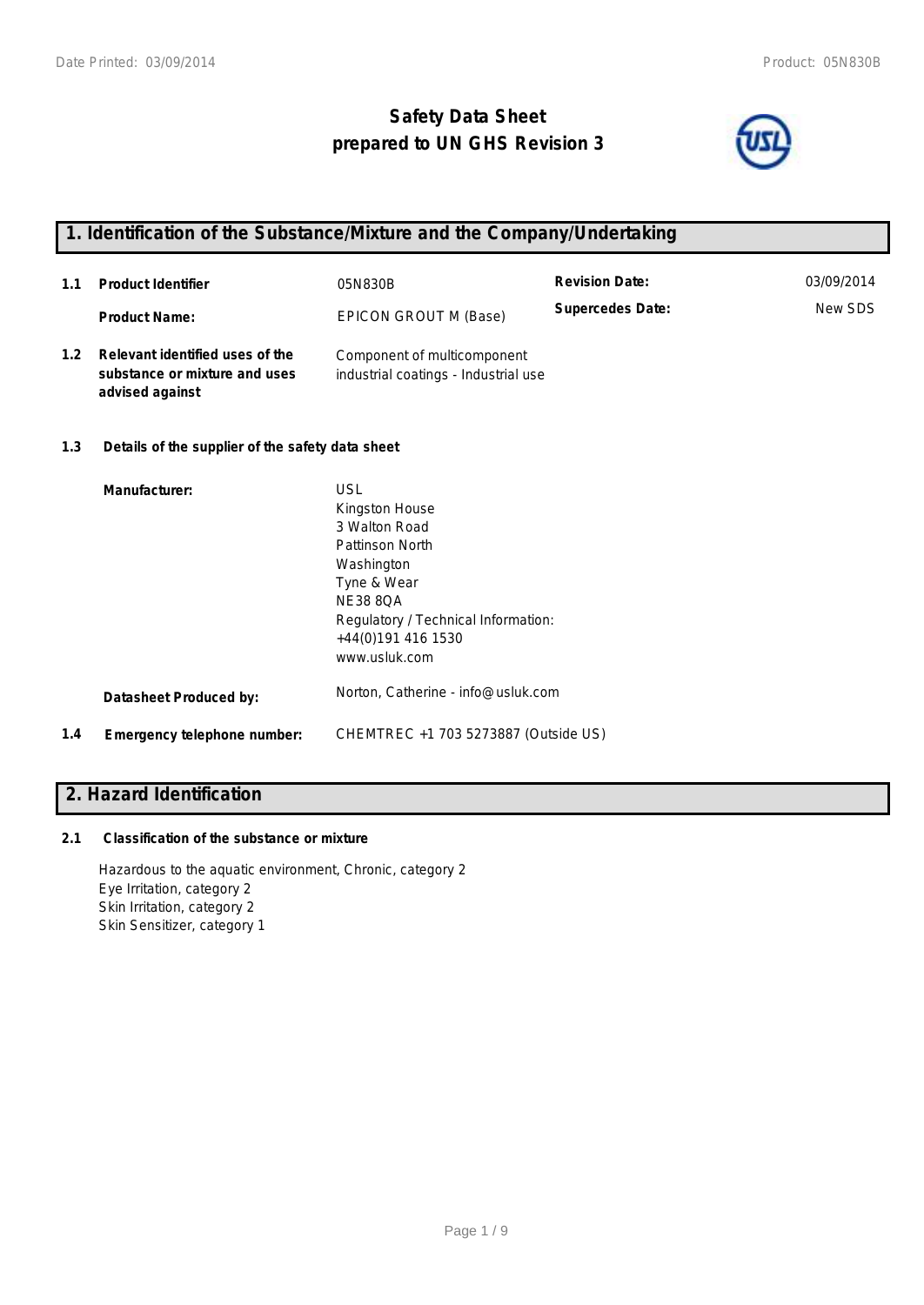### **2.2 Label elements**

### **Symbol(s) of Product**



**Signal Word** Warning

### **Named Chemicals on Label**

2-ethylhexyl glycidyl ether, reaction product: bisphenol-a-(epichlorhydrin) epoxy resin (number average molecularweight <= 700), phenol, polymer with formaldehyde, glycidyl ether

### **HAZARD STATEMENTS**

| Hazardous to the aquatic environment,<br>Chronic, category 2 | H411                         | Toxic to aquatic life with long lasting effects.                                                                                                  |
|--------------------------------------------------------------|------------------------------|---------------------------------------------------------------------------------------------------------------------------------------------------|
| Eye Irritation, category 2                                   | H319                         | Causes serious eye irritation.                                                                                                                    |
| Skin Irritation, category 2                                  | H315                         | Causes skin irritation.                                                                                                                           |
| Skin Sensitizer, category 1                                  | H317                         | May cause an allergic skin reaction.                                                                                                              |
| <b>PRECAUTION PHRASES</b>                                    |                              |                                                                                                                                                   |
|                                                              | P <sub>261</sub>             | Avoid breathing dust/fume/gas/mist/vapours/spray.                                                                                                 |
|                                                              | P273                         | Avoid release to the environment.                                                                                                                 |
|                                                              | P <sub>280</sub>             | Wear protective gloves/protective clothing/eye protection/<br>face protection.                                                                    |
|                                                              | P302+352                     | IF ON SKIN: Wash with plenty of soap and water.                                                                                                   |
|                                                              | P305+351+338                 | IF IN EYES: Rinse cautiously with water for several minutes.<br>Remove contact lenses, if present and easy to do so.<br>Continue rinsing.         |
|                                                              | P332+313<br>P333+313<br>P391 | If skin irritation occurs: Get medical advice/attention.<br>If skin irritation or rash occurs: Get medical advice/attention.<br>Collect spillage. |

### **2.3 Other hazards**

Not applicable

### **Results of PBT and vPvB assessment:**

The product does not meet the criteria for PBT/VPvB in accordance with Annex XIII.

### **3. Composition/Information On Ingredients**

### **3.1 Substances**

### **Hazardous Ingredients**

| CAS-No.    | <b>Chemical Name</b>                                                                                      |                                             | <u>%</u>         |  |
|------------|-----------------------------------------------------------------------------------------------------------|---------------------------------------------|------------------|--|
| 25068-38-6 | reaction product: bisphenol-a-(epichlorhydrin) epoxy resin (number average<br>molecularweight $\leq$ 700) | 25-50                                       |                  |  |
| 28064-14-4 | phenol, polymer with formaldehyde, glycidyl ether                                                         |                                             | 25-50            |  |
| 2461-15-6  |                                                                                                           | 2-ethylhexyl glycidyl ether                 |                  |  |
| 64742-47-8 |                                                                                                           | distillates (petroleum), hydrotreated light |                  |  |
| $67-56-1$  | methanol                                                                                                  |                                             | < 0.1            |  |
| CAS-No.    | <b>GHS Symbols</b>                                                                                        | <b>GHS Hazard Statements</b>                | <b>M-Factors</b> |  |
| 25068-38-6 | GHS07-GHS09                                                                                               | H315-317-319-411                            | 0                |  |
| 28064-14-4 | GHS07-GHS09                                                                                               | H315-317-319-411                            | 0                |  |

2461-15-6 GHS07 H315-317-319 0 64742-47-8 GHS08 H304 0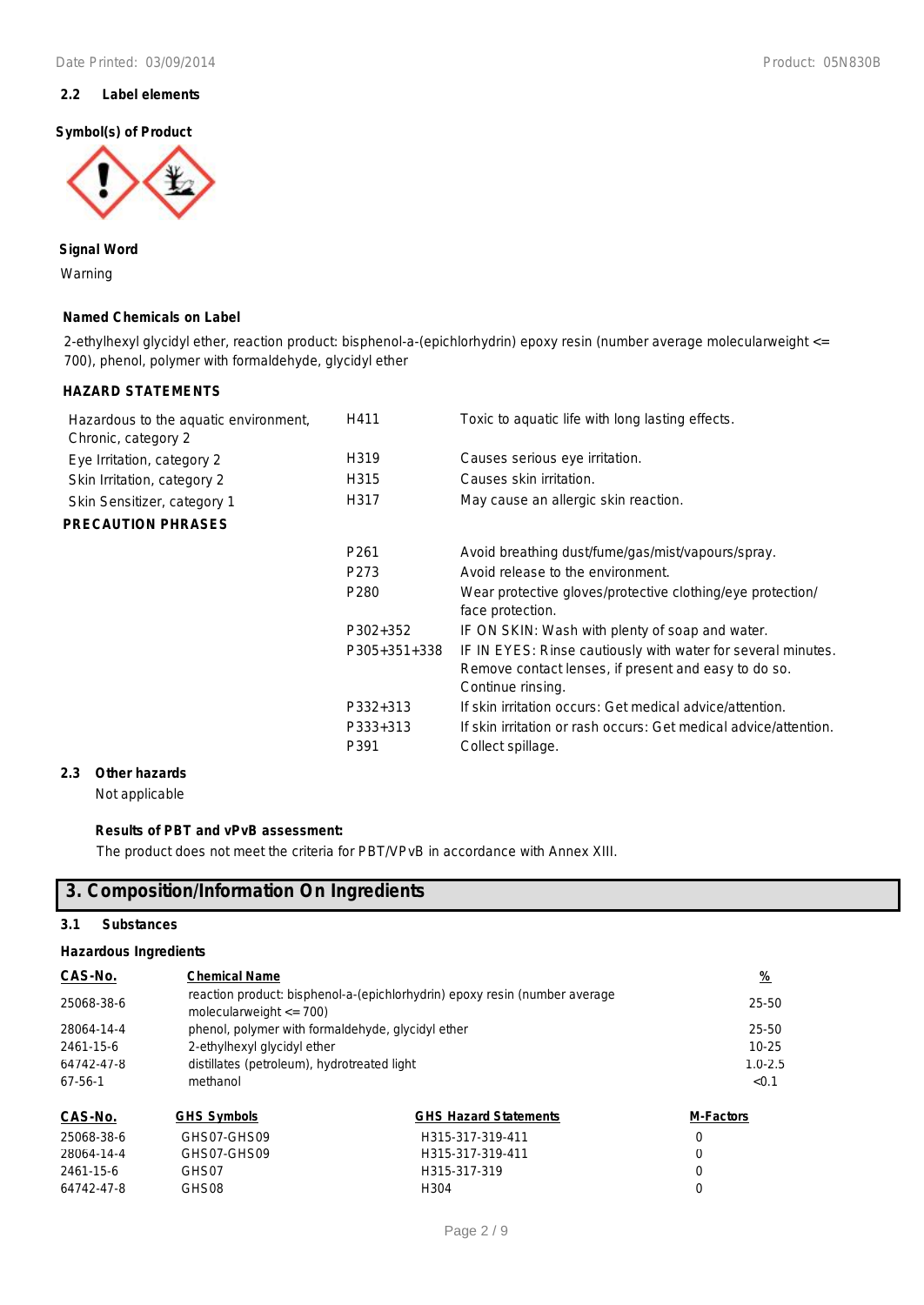### 67-56-1 GHS02-GHS06-GHS08 H225-311-331-370-301 0

**Additional Information:** The text for GHS Hazard Statements shown above (if any) is given in Section 16.

### **4. First-aid Measures**

### **4.1 Description of First Aid Measures**

**AFTER INHALATION:** Move to fresh air. Give oxygen or artificial respiration if needed. Consult a physician after significant exposure. Remove person to fresh air. If signs/symptoms continue, get medical attention.

**AFTER SKIN CONTACT:** Use a mild soap if available. Wash off immediately with soap and plenty of water while removing all contaminated clothes and shoes. If skin irritation persists, call a physician. In case of contact, immediately flush skin with plenty of water for at least 15 minutes while removing contaminated clothing and shoes.

**AFTER EYE CONTACT:** Rinse thoroughly with plenty of water for at least 15 minutes and consult a physician. Rinse immediately with plenty of water, also under the eyelids, for at least 15 minutes. Remove contact lenses. If eye irritation persists, consult a specialist.

**AFTER INGESTION:** Gently wipe or rinse the inside of the mouth with water. Give small amounts of water to drink. Do NOT induce vomiting. Never give anything by mouth to an unconscious person. If swallowed, call a poison control centre or doctor immediately.

### **4.2 Most important symptoms and effects, both acute and delayed**

Irritating to eyes and skin. May be harmful if swallowed. May cause long-term adverse effects in the aquatic environment.

### **4.3 Indication of any immediate medical attention and special treatment needed**

No information available on clinical testing and medical monitoring. Specific toxicological information on substances, if available, can be found in section 11.

### **5. Fire-fighting Measures**

### **5.1 Extinguishing Media:**

Alcohol Foam, Carbon Dioxide, Dry Chemical, Water Fog

**FOR SAFETY REASONS NOT TO BE USED:** Alcohol, Alcohol based solutions, any other media not listed above.

#### **5.2 Special hazards arising from the substance or mixture** No Information

### **5.3 Advice for firefighters**

In the event of fire, wear self-contained breathing apparatus. Water sprayDry powderAlcohol-resistant foamCarbon dioxide (CO2)High volume water jet. Use water spray, alcohol-resistant foam, dry chemical or carbon dioxide. Contains epoxy constituents. See information supplied by the manufacturer.

### **6. Accidental Release Measures**

#### **6.1 Personal precautions, protective equipment and emergency procedures**

Ensure adequate ventilation. Use personal protective equipment.

### **6.2 Environmental precautions**

Do not allow material to contaminate ground water system. Prevent product from entering drains.

### **6.3 Methods and material for containment and cleaning up**

Prevent further leakage or spillage if safe to do so. Contain spillage, soak up with non-combustible absorbent material, (e.g. sand, earth, diatomaceous earth, vermiculite) and transfer to a container for disposal according to local / national regulations (see section 13).

### **6.4 Reference to other sections**

Please refer to disposal requirements or country specific disposal requirements for this material. See Section 13 for further information.

### **7. Handling and Storage**

### **7.1 Precautions for safe handling**

**INSTRUCTIONS FOR SAFE HANDLING:** Keep containers dry and tightly closed to avoid moisture absorption and contamination. Use only in area provided with appropriate exhaust ventilation. Wear personal protective equipment. Do not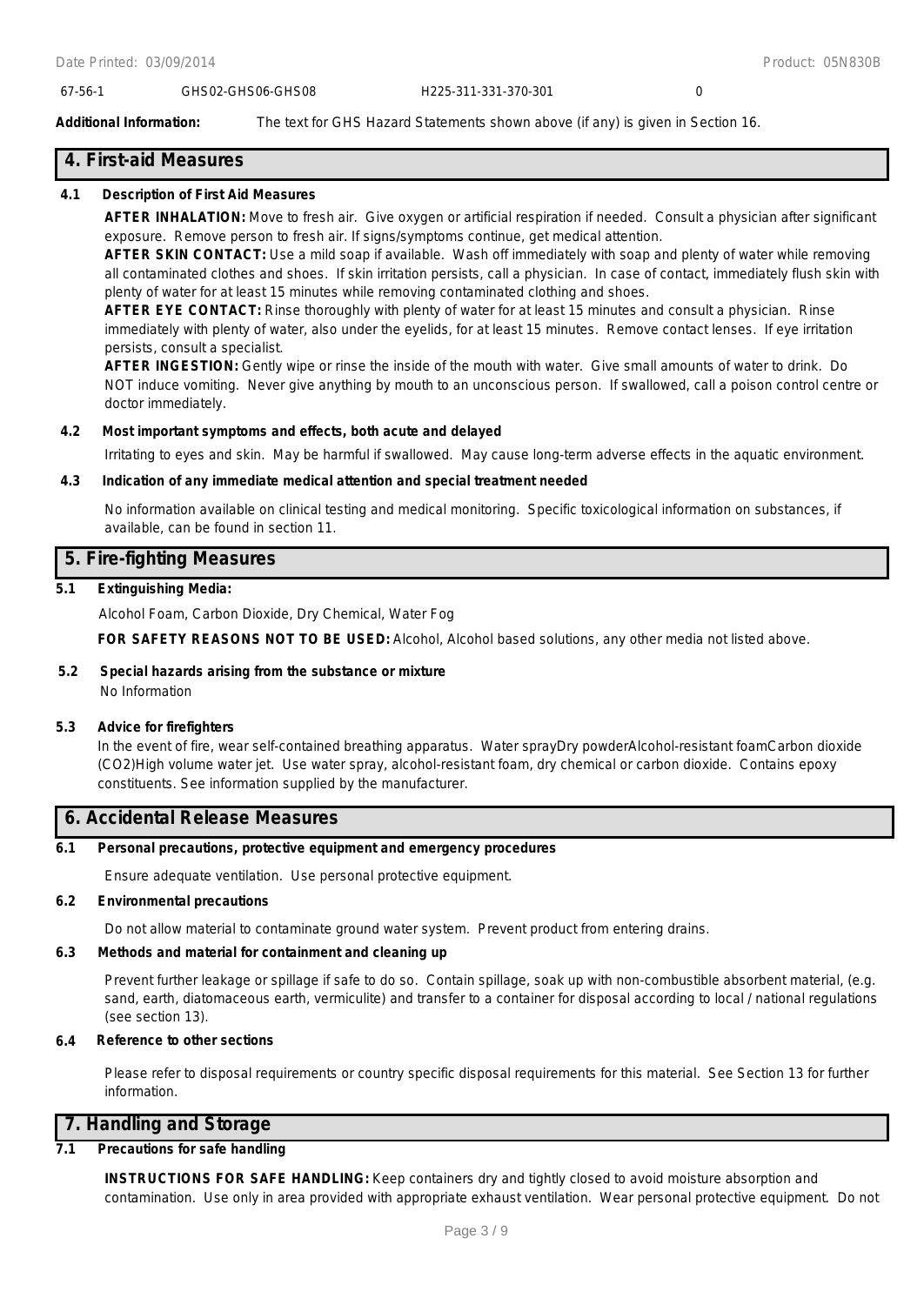breathe vapours or spray mist. Wash thoroughly after handling. Do not get in eyes, on skin, or on clothing. Use only with adequate ventilation/personal protection.

**PROTECTION AND HYGIENE MEASURES:** Wash hands before breaks and at the end of workday. When using, do not eat, drink or smoke.

### **7.2 Conditions for safe storage, including any incompatibilities**

### **CONDITIONS TO AVOID:** Direct sources of heat.

**STORAGE CONDITIONS:** Store in original container. Keep containers tightly closed in a cool, well-ventilated place. Keep locked up or in an area accessible only to qualified or authorised persons. Store in a dry, well ventilated place away from sources of heat, ignition and direct sunlight.

### **7.3 Specific end use(s)**

No specific advice for end use available.

### **8. Exposure Controls/Personal Protection**

### **8.1 Control parameters**

# **Ingredients with Occupational Exposure Limits**

| (UK WELS) |  |
|-----------|--|
|           |  |

| Name                                                                                                         | %           | LTEL ppm | STEL ppm | STEL ma/m3 | LTEL mg/m3 | <b>OEL Note</b> |
|--------------------------------------------------------------------------------------------------------------|-------------|----------|----------|------------|------------|-----------------|
| reaction product: bisphenol-a-(epichlorhydrin)<br>epoxy resin (number average molecularweight<br>$\leq$ 700) | 25-50       |          |          |            |            |                 |
| phenol, polymer with formaldehyde, glycidyl<br>ether                                                         | 25-50       |          |          |            |            |                 |
| 2-ethylhexyl glycidyl ether                                                                                  | $10 - 25$   |          |          |            |            |                 |
| distillates (petroleum), hydrotreated light                                                                  | $1.0 - 2.5$ |          |          |            |            |                 |
| methanol                                                                                                     | < 0.1       | 200      | 250      | 333        | 266        |                 |

**FURTHER INFORMATION:** Refer to the regulatory exposure limits for the workforce enforced in each country.

### **8.2 Exposure controls**

### **Personal Protection**

**RESPIRATORY PROTECTION:** Use only with ventilation to keep levels below exposure guidelines reported in this document. User should test and monitor exposure levels to ensure all personnel are below guidelines. If not sure, or not able to monitor, use State or federally approved supplied air respirator. For silica containing coatings in a liquid state, and/or if no exposure limits are established above, air-supplied respirators are generally not required.

**EYE PROTECTION:** Tightly fitting safety goggles. Safety glasses with side-shields

**HAND PROTECTION:** Gloves should be discarded and replaced if there is any indication of degradation or chemical breakthrough. Impervious glovesTake note of the information given by the producer concerning permeability and break through times, and of special workplace conditions (mechanical strain, duration of contact). Long sleeved clothing. Remove and wash contaminated clothing before re-use. Rubber or plastic apron.

### **OTHER PROTECTIVE EQUIPMENT:** No Information

### **9. Physical and Chemical Properties**

### **9.1 Information on basic physical and chemical properties**

| Appearance:                           | Clear Liquid   |
|---------------------------------------|----------------|
| <b>Physical State</b>                 | Liquid         |
| Odor                                  | Mild           |
| <b>Odor threshold</b>                 | Not determined |
| рH                                    | Not determined |
| Melting point / freezing point $(°C)$ | Not determined |
| Boiling point/range (°C)              | $200 - N.D.$   |
| Flash Point, (°C)                     | 100            |
|                                       |                |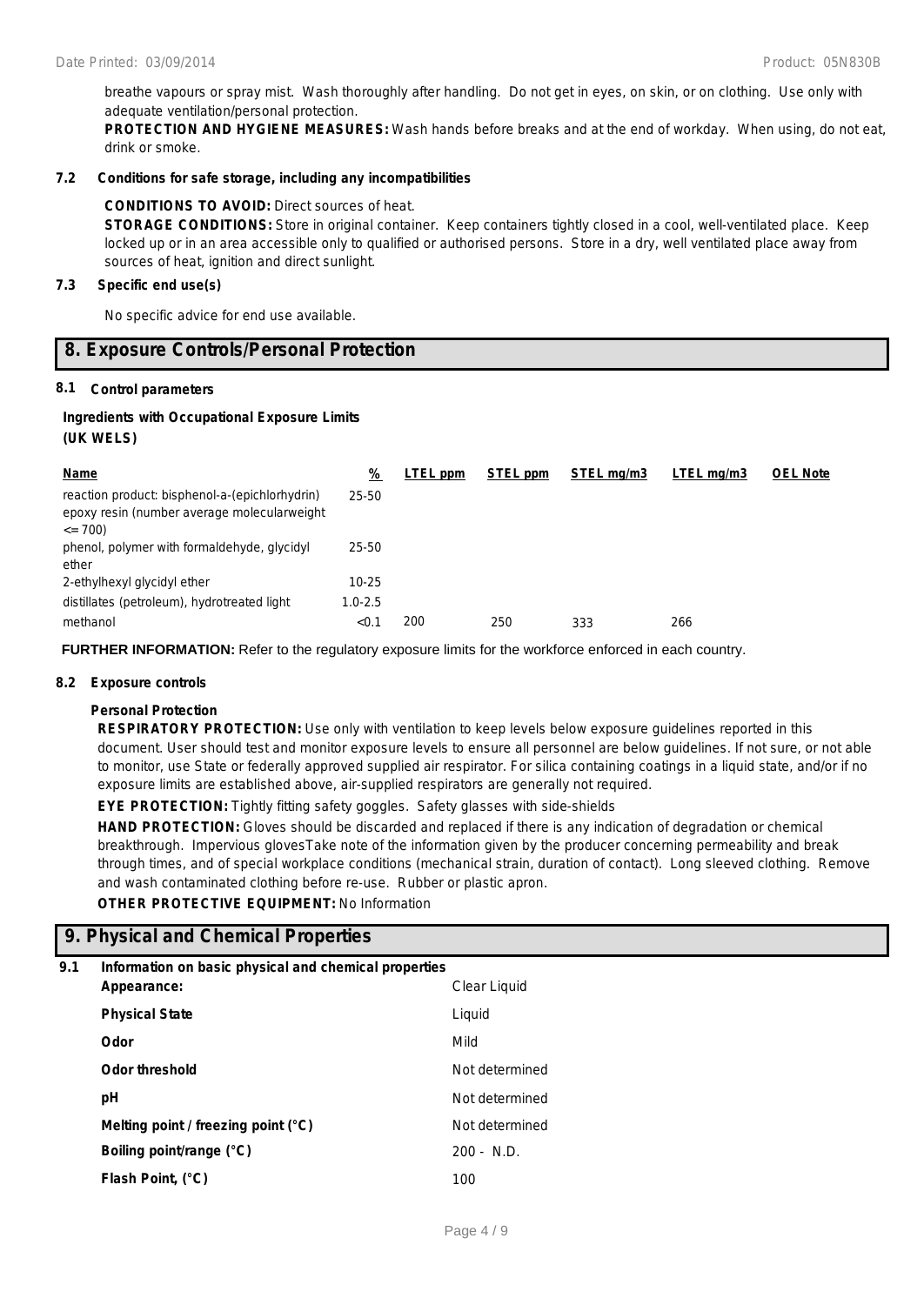| <b>Evaporation rate</b>                         | Not determined |
|-------------------------------------------------|----------------|
| Flammability (solid, gas)                       | Not determined |
| Upper/lower flammability or explosive<br>limits | $10 - 20$      |
| Vapour Pressure, mmHq                           | Not determined |
| Vapour density                                  | Not determined |
| <b>Relative density</b>                         | Not determined |
| Solubility in / Miscibility with water          | Not Determined |
| Partition coefficient: n-octanol/water          | Not determined |
| Auto-ignition temperature (°C)                  | Not determined |
| Decomposition temperature (°C)                  | Not determined |
| <b>Viscosity</b>                                | Not determined |
| <b>Explosive properties</b>                     | Not determined |
| <b>Oxidising properties</b>                     | Not determined |
| Other information                               |                |
| VOC Content g/l:                                | $\Omega$       |
| Specific Gravity (g/cm3)                        | 1.150          |

### **10. Stability and Reactivity**

### **10.1 Reactivity**

**9.2 Other information**

No reactivity hazards known under normal storage and use conditions.

### **10.2 Chemical stability**

No decomposition if stored and applied as directed. Stable under normal conditions.

### **10.3 Possibility of hazardous reactions**

Hazardous polymerisation does not occur.

### **10.4 Conditions to avoid**

Direct sources of heat.

### **10.5 Incompatible materials**

Strong oxidizing agents. Acids and basesAmines

### **10.6 Hazardous decomposition products**

Thermal decomposition can lead to release of irritating gases and vapours. Alcohols. Exothermic reaction. Carbon dioxide (CO2), carbon monoxide (CO), oxides of nitrogen (NOx), dense black smoke.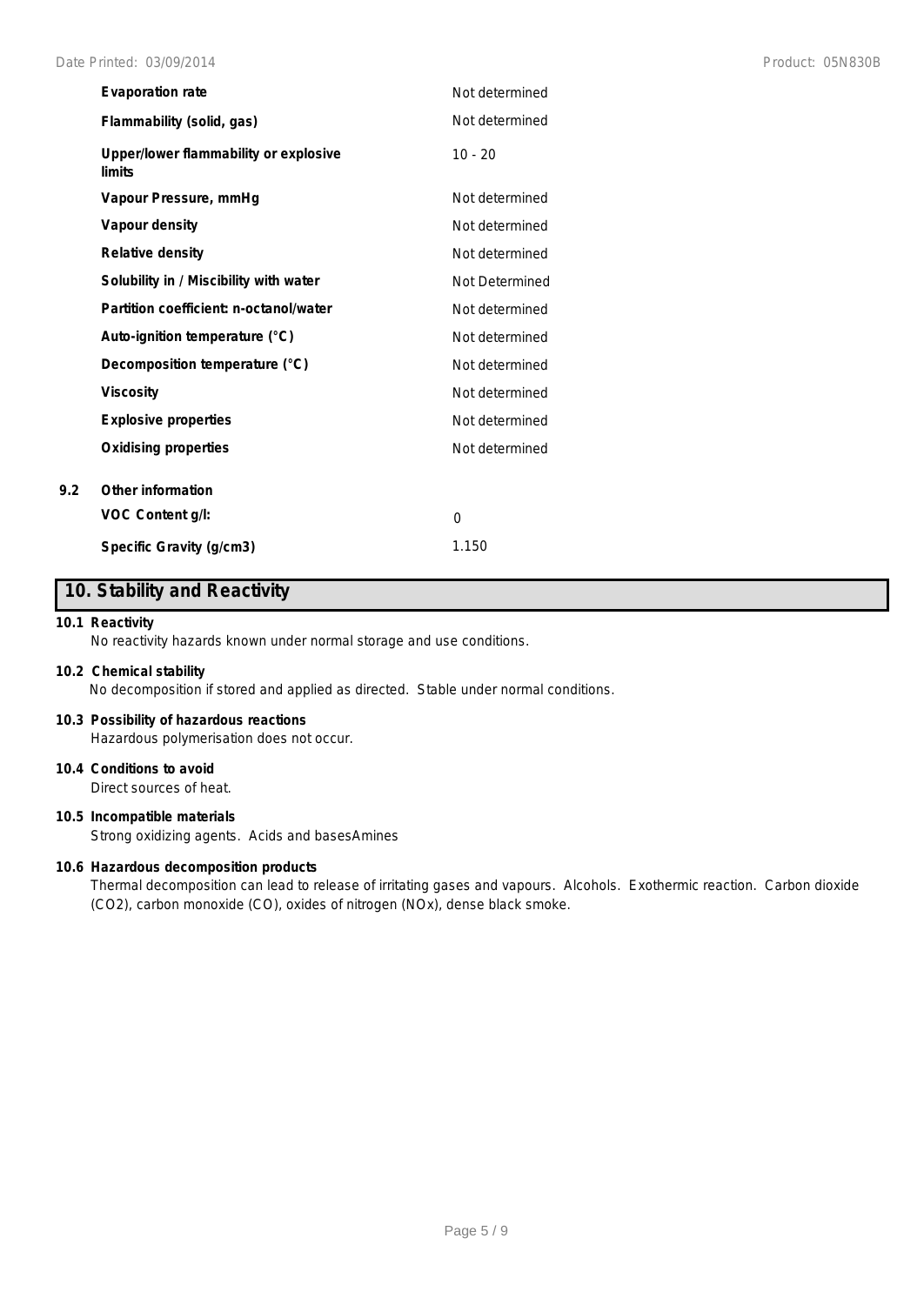### **11. Toxicological Information**

### **11.1 Information on toxicological effects**

### **Acute Toxicity:**

**Oral LD50:**

**Inhalation LC50:**

| Irritation:                    | No information available. |
|--------------------------------|---------------------------|
| Corrosivity:                   | No information available. |
| Sensitization:                 | No information available. |
| <b>Repeated dose toxicity:</b> | No information available. |
| Carcinogenicity:               | No information available. |
| Mutagenicity:                  | No information available. |
| Toxicity for reproduction:     | No information available. |

### **If no information is available above under Acute Toxicity then the acute effects of this product have not been tested. Data on individual components are tabulated below:**

| CAS-No.       | <b>Chemical Name</b>                                                                                                              | Oral LD50             | Dermal LD50         | Vapor LC50 |
|---------------|-----------------------------------------------------------------------------------------------------------------------------------|-----------------------|---------------------|------------|
| 25068-38-6    | reaction product: bisphenol-a-(epichlorhydrin)<br>epoxy resin (number average molecularweight 5000 mg/kg rat, oral<br>$\leq$ 700) |                       | 5000                |            |
| 28064-14-4    | phenol, polymer with formaldehyde, glycidyl<br>ether                                                                              | 5000 mg/kg. oral, rat | >2000 mg/kg, rabbit |            |
| 2461-15-6     | 2-ethylhexyl glycidyl ether                                                                                                       | 7800 mg/kg, rat       | >2000 mg/kg, rabbit |            |
| $67 - 56 - 1$ | methanol                                                                                                                          | 2080 mg/kg rat oral   |                     |            |

### **Additional Information:**

No Information

### **12. Ecological Information**

| 12.1 | Toxicity:                                   |                                                                                    |
|------|---------------------------------------------|------------------------------------------------------------------------------------|
|      | EC50 48hr (Daphnia):                        | No information                                                                     |
|      | IC50 72hr (Algae):                          | No information                                                                     |
|      | LC50 96hr (fish):                           | No information                                                                     |
|      | 12.2 Persistence and degradability:         | No information                                                                     |
|      | 12.3 Bioaccumulative potential:             | No information                                                                     |
| 12.4 | Mobility in soil:                           | No information                                                                     |
|      | 12.5 Results of PBT and vPvB<br>assessment: | The product does not meet the criteria for PBT/VPvB in accordance with Annex XIII. |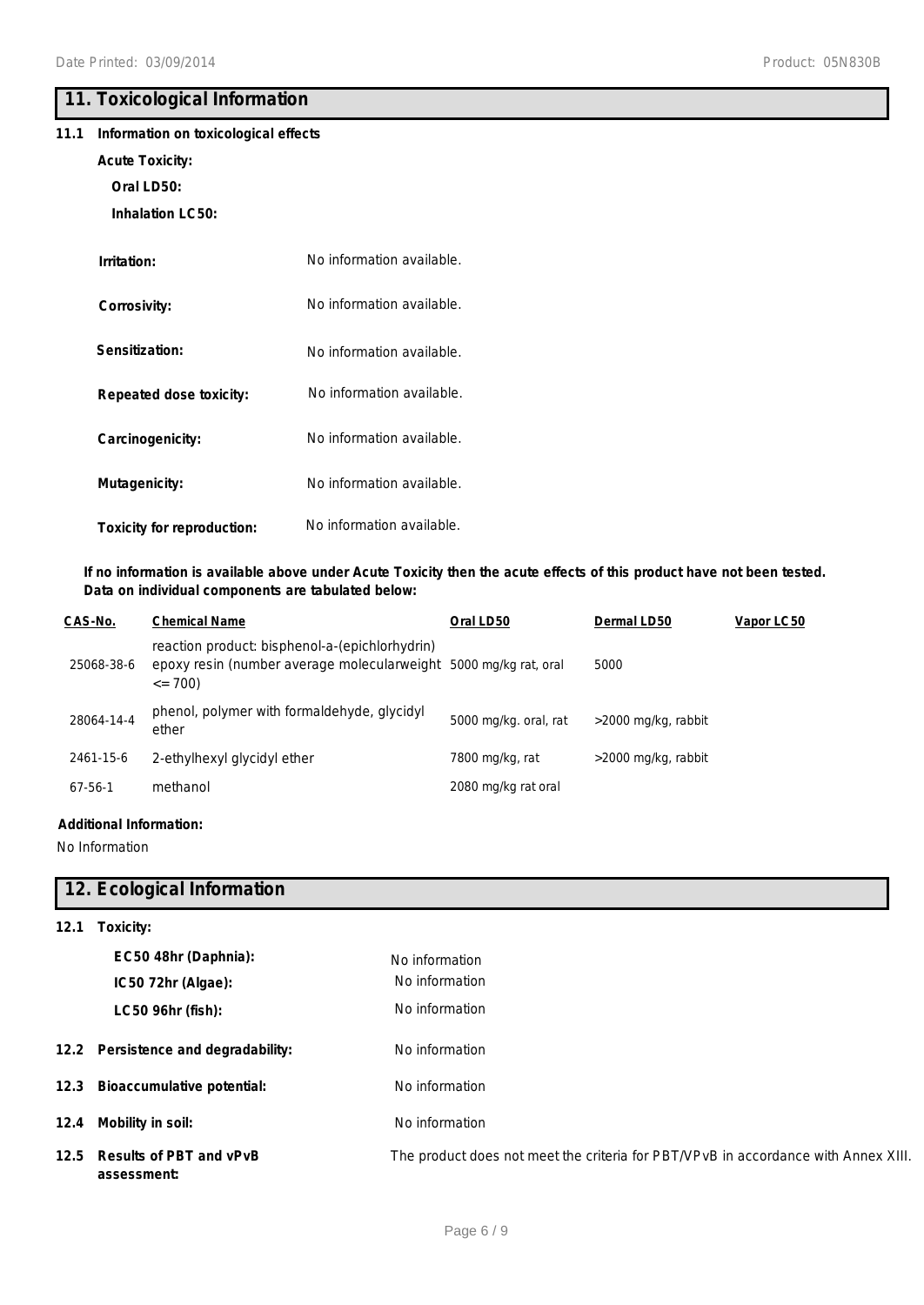### **12.6 Other adverse effects:** No information

| CAS-No.       | <b>Chemical Name</b>                                                                                                        | <b>EC50 48hr</b> | IC50 72hr      | LC50 96hr |
|---------------|-----------------------------------------------------------------------------------------------------------------------------|------------------|----------------|-----------|
| 25068-38-6    | reaction product: bisphenol-a-(epichlorhydrin)<br>epoxy resin (number average molecularweight No information<br>$\leq$ 700) |                  | No information |           |
| 28064-14-4    | phenol, polymer with formaldehyde, glycidyl<br>ether                                                                        | No information   | No information |           |
| 2461-15-6     | 2-ethylhexyl glycidyl ether                                                                                                 | No information   | No information |           |
| 64742-47-8    | distillates (petroleum), hydrotreated light                                                                                 | No information   | No information |           |
| $67 - 56 - 1$ | methanol                                                                                                                    | No information   | No information |           |

### **13. Disposal Considerations**

**13.1 WASTE TREATMENT METHODS:** If recycling is not practicable, dispose of in compliance with local regulations. Dispose of in accordance with local regulations. Empty containers should be taken to an approved waste handling site for recycling or disposal.

|      | 14. Transport Information                                                   |                                                                              |
|------|-----------------------------------------------------------------------------|------------------------------------------------------------------------------|
| 14.1 | UN number                                                                   | 3082                                                                         |
|      | 14.2 UN proper shipping name                                                | Environmentally hazardous substance, liquid, NO.S. (contains epoxy<br>resin) |
|      | <b>Technical name</b>                                                       |                                                                              |
|      | 14.3 Transport hazard class(es)                                             | 9                                                                            |
|      | Subsidiary shipping hazard                                                  |                                                                              |
| 14.4 | Packing group                                                               | Ш                                                                            |
| 14.5 | <b>Environmental hazards</b>                                                |                                                                              |
| 14.6 | Special precautions for user                                                | Not applicable                                                               |
|      | EmS-No.:                                                                    | $F-A, S-F$                                                                   |
| 14.7 | Transport in bulk according to Annex II<br>of MARPOL 73/78 and the IBC code | Not applicable                                                               |

### **15. Regulatory Information**

**15.1 Safety, health and environmental regulations/legislation for the substance or mixture:**

**National Regulations:**

**Denmark Product Registration Number:**

**Danish MAL Code:**

**Sweden Product Registration Number:**

**Norway Product Registration Number:**

**WGK Class:**

### **15.2 Chemical Safety Assessment:**

No Chemical Safety Assessment has been carried out for this substance/mixture by the supplier.

### **16. Other Information**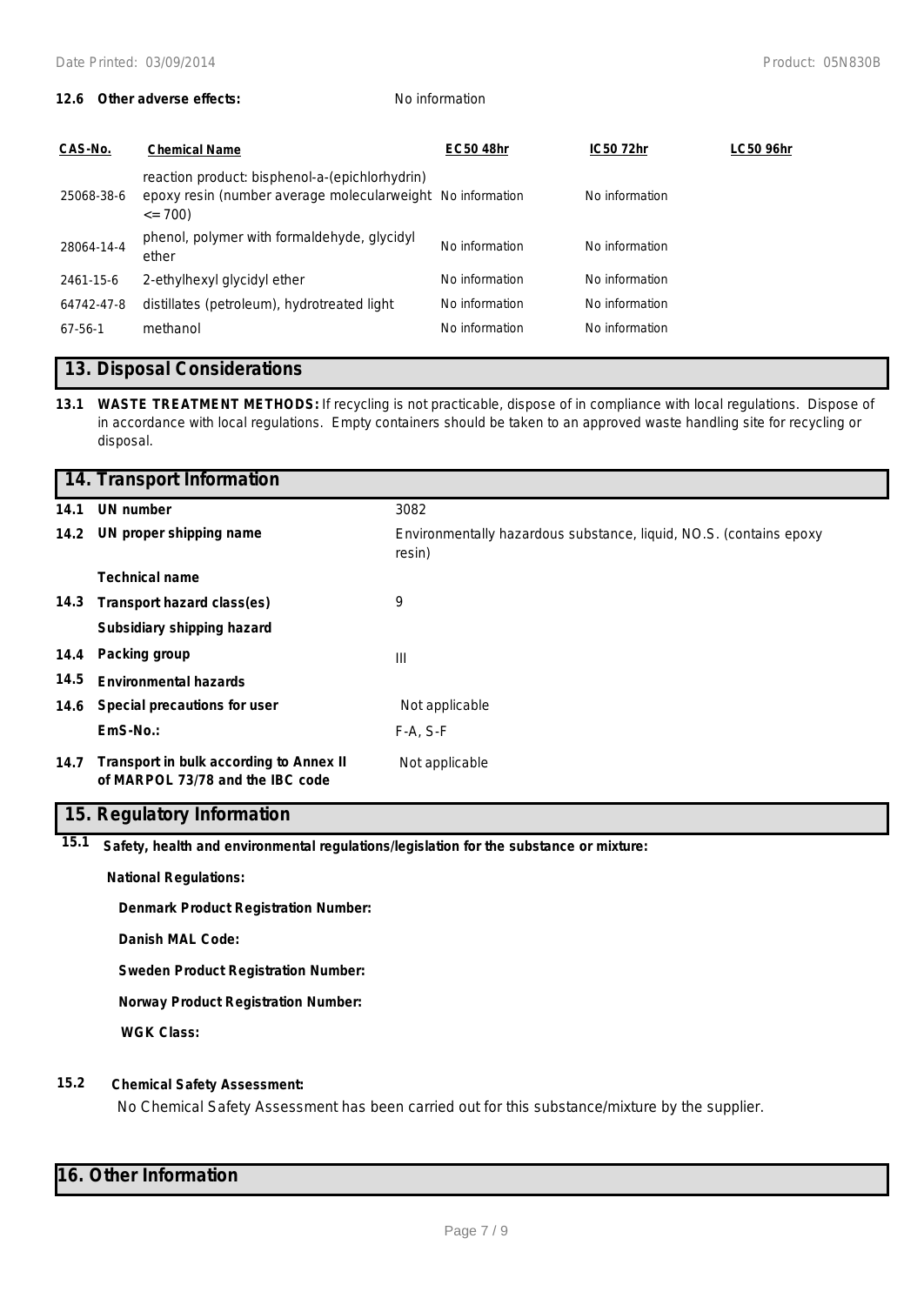### **Text for GHS Hazard Statements shown in Section 3 describing each ingredient:**

| H <sub>225</sub> | Highly flammable liquid and vapour.              |
|------------------|--------------------------------------------------|
| H <sub>301</sub> | Toxic if swallowed.                              |
| H304             | May be fatal if swallowed and enters airways.    |
| H311             | Toxic in contact with skin.                      |
| H315             | Causes skin irritation.                          |
| H317             | May cause an allergic skin reaction.             |
| H319             | Causes serious eye irritation.                   |
| H331             | Toxic if inhaled.                                |
| H370             | Causes damage to organs.                         |
| H411             | Toxic to aquatic life with long lasting effects. |

#### **Reasons for revision**

This is a new Safety Data Sheet (SDS).

List of References:

This Safety Data Sheet was compiled with data and information from the following sources:

The Ariel Regulatory Database provided by the 3E Corporation in Copenhagen, Denmark ESIS (The European Chemical Substances Information System), provided by the European Commission Joint Research Centre in Ispra, Italy Annex VI of the EU Council Directive 67/548/EEC Council Directive 67/548/EEC - Annex I or EU Council Directive 1999/45/EC European Union (EC) Regulation No. 1272/2008 on the classification, labelling and packaging of substances and mixtures (CLP Regulation) EU Council Decision 2000/532/EC and its Annex entitled "List of Wastes"

Acronym & Abbreviation Key:

| <b>CLP</b>   | Classification, Labeling & Packaging Regulation                        |
|--------------|------------------------------------------------------------------------|
| EC           | European Commission                                                    |
| EU           | European Union                                                         |
| US           | United States                                                          |
| CAS          | Chemical Abstract Service                                              |
| EINECS       | European Inventory of Existing Chemical Substances                     |
| <b>REACH</b> | Registration, Evaluation, Authorization of Chemicals Regulation        |
| <b>GHS</b>   | Globally Harmonized System of Classification and Labeling of Chemicals |
| LTEL         | Long term exposure limit                                               |
| <b>STEL</b>  | Short term exposure limit                                              |
| OEL          | Occupational exposure limit                                            |
| ppm          | Parts per million                                                      |
| mq/m3        | Milligrams per cubic meter                                             |
| <b>TLV</b>   | Threshold Limit Value                                                  |
| ACGIH        | American Conference of Governmental Industrial Hygienists              |
| OSHA         | Occupational Safety & Health Administration                            |
| PEL          | Permissible Exposure Limits                                            |
| <b>VOC</b>   | Volatile organic compounds                                             |
| q/1          | Grams per liter                                                        |
| mg/kg        | Milligrams per kilogram                                                |
| N/A          | Not applicable                                                         |
| LD50         | Lethal dose at 50%                                                     |
| LC50         | Lethal concentration at 50%                                            |
| EC50         | Half maximal effective concentration                                   |
| IC50         | Half maximal inhibitory concentration                                  |
| <b>PBT</b>   | Persistent bioaccumulative toxic chemical                              |
| vPvB         | Very persistent and very bioaccumulative                               |
| <b>EEC</b>   | European Economic Community                                            |
| <b>ADR</b>   | International Transport of Dangerous Goods by Road                     |
| <b>RID</b>   | International Transport of Dangerous Goods by Rail                     |
| UN           | United Nations                                                         |
| IMDG         | International Maritime Dangerous Goods Code                            |
| <b>IATA</b>  | International Air Transport Association                                |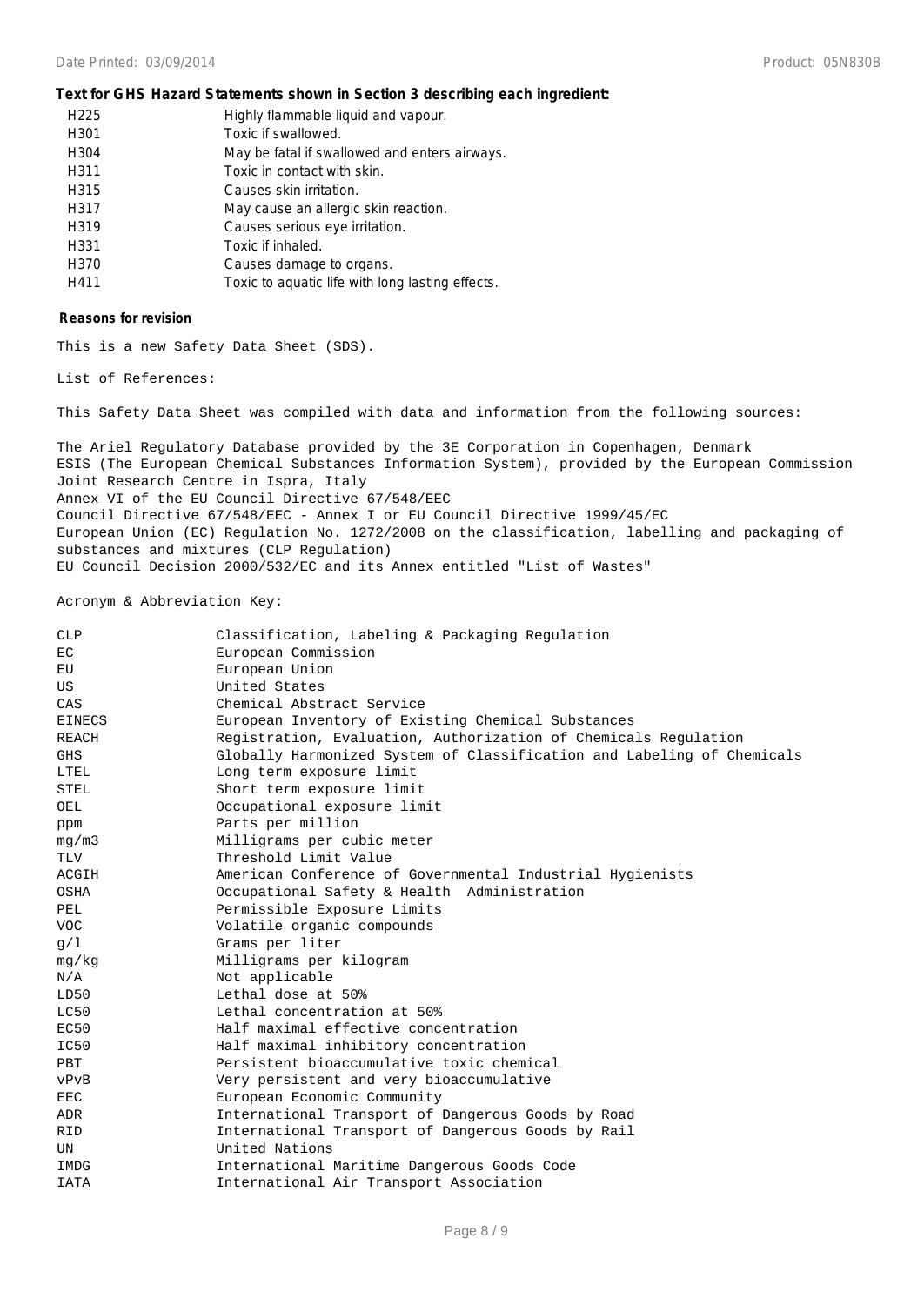MARPOL International Convention for the Prevention of Pollution From Ships, 1973 as modified by the Protocol of 1978 IBC International Bulk Container

For further information, please contact: Technical Services Department

The information on this sheet corresponds to our present knowledge. It is not a specification and it does not guarantee specific properties. The information is intended to provide general guidance as to health and safety based upon our knowledge of the handling, storage, and use of the product. It is not applicable to unusual or non-standard uses of the product or where instructions and recommendations are not followed.

No Information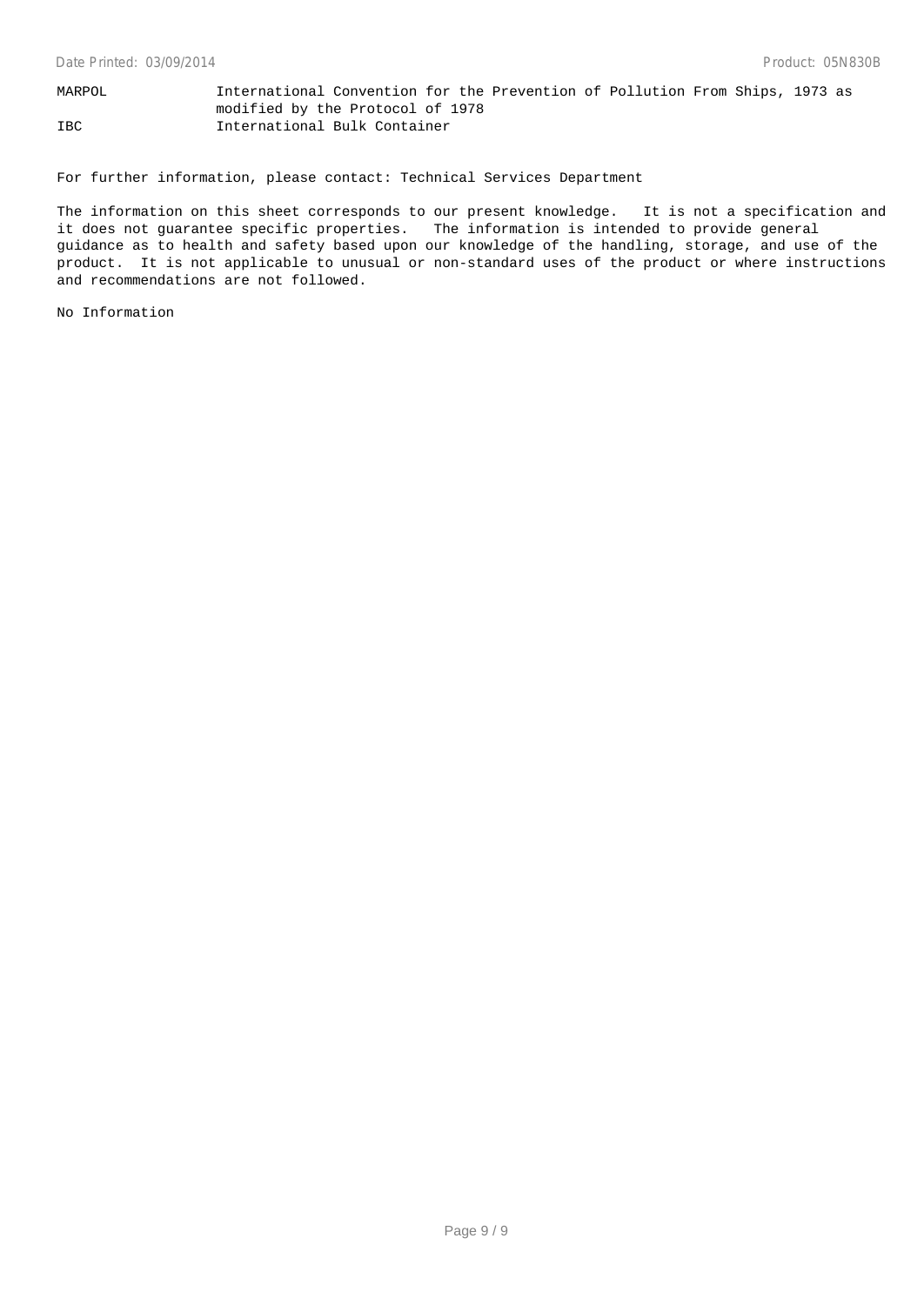# **Safety Data Sheet prepared to UN GHS Revision 3**



## **1. Identification of the Substance/Mixture and the Company/Undertaking**

| 1.1 | <b>Product Identifier</b>                                                           | 05N830A                                                             | <b>Revision Date:</b>   | 03/09/2014 |
|-----|-------------------------------------------------------------------------------------|---------------------------------------------------------------------|-------------------------|------------|
|     | <b>Product Name:</b>                                                                | EPICON GROUT M (Aggregate)                                          | <b>Supercedes Date:</b> | New SDS    |
| 1.2 | Relevant identified uses of the<br>substance or mixture and uses<br>advised against | Component of multicomponent<br>industrial coatings - Industrial use |                         |            |

### **1.3 Details of the supplier of the safety data sheet**

|     | Manufacturer:               | <b>USL</b><br>Kingston House<br>3 Walton Road<br>Pattinson North<br>Washington<br>Tyne & Wear<br><b>NE38 8OA</b><br>Regulatory / Technical Information:<br>+44(0)191 416 1530 |
|-----|-----------------------------|-------------------------------------------------------------------------------------------------------------------------------------------------------------------------------|
|     | Datasheet Produced by:      | www.usluk.com<br>Norton, Catherine - info@usluk.com                                                                                                                           |
| 1.4 | Emergency telephone number: | CHEMTREC +1 703 5273887 (Outside US)                                                                                                                                          |

### **2. Hazard Identification**

### **2.1 Classification of the substance or mixture**

Serious Eye Damage, category 1 Skin Irritation, category 2 Skin Sensitizer, category 1

### **2.2 Label elements**

### **Symbol(s) of Product**



**Signal Word** Danger

**Named Chemicals on Label** cement, portland, chemicals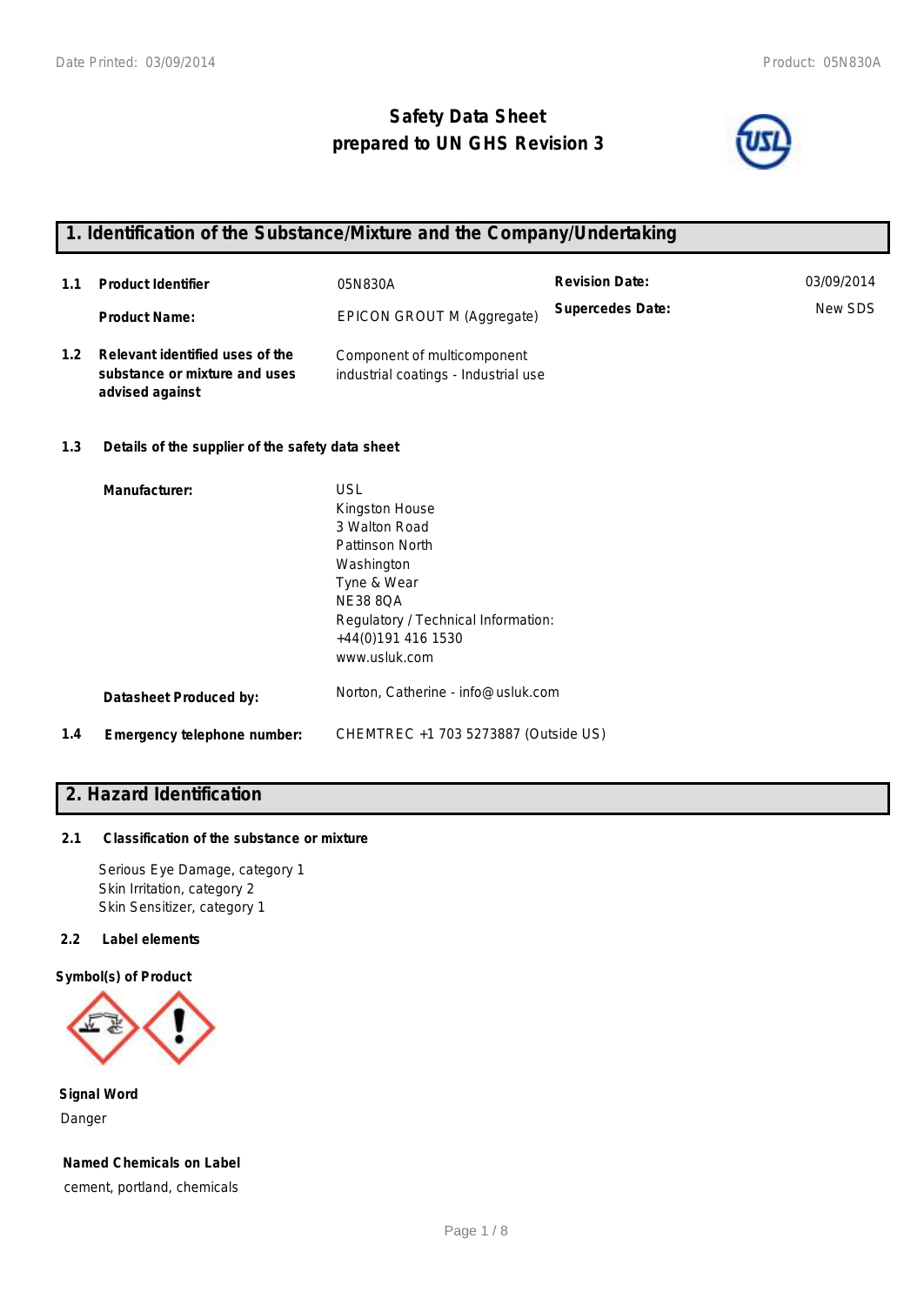### **HAZARD STATEMENTS**

| Serious Eye Damage, category 1 | H318                 | Causes serious eye damage.                                                                                                                |
|--------------------------------|----------------------|-------------------------------------------------------------------------------------------------------------------------------------------|
| Skin Irritation, category 2    | H315                 | Causes skin irritation.                                                                                                                   |
| Skin Sensitizer, category 1    | H317                 | May cause an allergic skin reaction.                                                                                                      |
| <b>PRECAUTION PHRASES</b>      |                      |                                                                                                                                           |
|                                | P <sub>261</sub>     | Avoid breathing dust/fume/gas/mist/vapours/spray.                                                                                         |
|                                | P <sub>280</sub>     | Wear protective gloves/protective clothing/eye protection/<br>face protection.                                                            |
|                                | $P301+310$           | IF SWALLOWED: Immediately call a POISON CENTER or<br>doctor/physician.                                                                    |
|                                | P302+352             | IF ON SKIN: Wash with plenty of soap and water.                                                                                           |
|                                | P305+351+338         | IF IN EYES: Rinse cautiously with water for several minutes.<br>Remove contact lenses, if present and easy to do so.<br>Continue rinsing. |
|                                | P332+313<br>P333+313 | If skin irritation occurs: Get medical advice/attention.<br>If skin irritation or rash occurs: Get medical advice/attention.              |

### **2.3 Other hazards**

Not applicable

#### **Results of PBT and vPvB assessment:**

The product does not meet the criteria for PBT/VPvB in accordance with Annex XIII.

| 3. Composition/Information On Ingredients |                                  |                              |                  |  |  |
|-------------------------------------------|----------------------------------|------------------------------|------------------|--|--|
| 3.1<br><b>Substances</b>                  |                                  |                              |                  |  |  |
| <b>Hazardous Ingredients</b>              |                                  |                              |                  |  |  |
| CAS-No.                                   | <u>%</u><br><b>Chemical Name</b> |                              |                  |  |  |
| 65997-15-1                                | cement, portland, chemicals      |                              | 25-50            |  |  |
| CAS-No.                                   | <b>GHS Symbols</b>               | <b>GHS Hazard Statements</b> | <b>M-Factors</b> |  |  |
| 65997-15-1                                | GHS05-GHS07                      | H315-317-318                 | 0                |  |  |

**Additional Information:** The text for GHS Hazard Statements shown above (if any) is given in Section 16.

### **4. First-aid Measures**

### **4.1 Description of First Aid Measures**

**AFTER INHALATION:** Move to fresh air. Give oxygen or artificial respiration if needed. Consult a physician after significant exposure. Provide fresh air, rest and warmth. Call a physician immediately. Give oxygen or artificial respiration if needed. When risk of unconsciousness, place and transport the victim in secured recovery position.

**AFTER SKIN CONTACT:** Use a mild soap if available. Wash off with warm water and soap. Wash off immediately with soap and plenty of water while removing all contaminated clothes and shoes. If skin irritation persists, call a physician. Flush eyes with water at least 15 minutes. Get medical attention if eye irritation develops or persists. Do not use solvent or thinners to clean skin.

**AFTER EYE CONTACT:** Rinse immediately with plenty of water, also under the eyelids, for at least 15 minutes. Remove contact lenses. If eye irritation persists, consult a specialist.

**AFTER INGESTION:** Gently wipe or rinse the inside of the mouth with water. Give small amounts of water to drink. Do NOT induce vomiting. Never give anything by mouth to an unconscious person. If swallowed, DO NOT induce vomiting unless directed to do so by medical personnel. If vomiting occurs spontaneously: Keep head below hips to prevent aspiration of stomach vomit into lungs. Provide fresh air, rest and warmth. Do not induce vomiting. Get immediate medical attention. Never give anything by mouth to an unconscious person.

### **4.2 Most important symptoms and effects, both acute and delayed**

No Information

### **4.3 Indication of any immediate medical attention and special treatment needed**

No information available on clinical testing and medical monitoring. Specific toxicological information on substances, if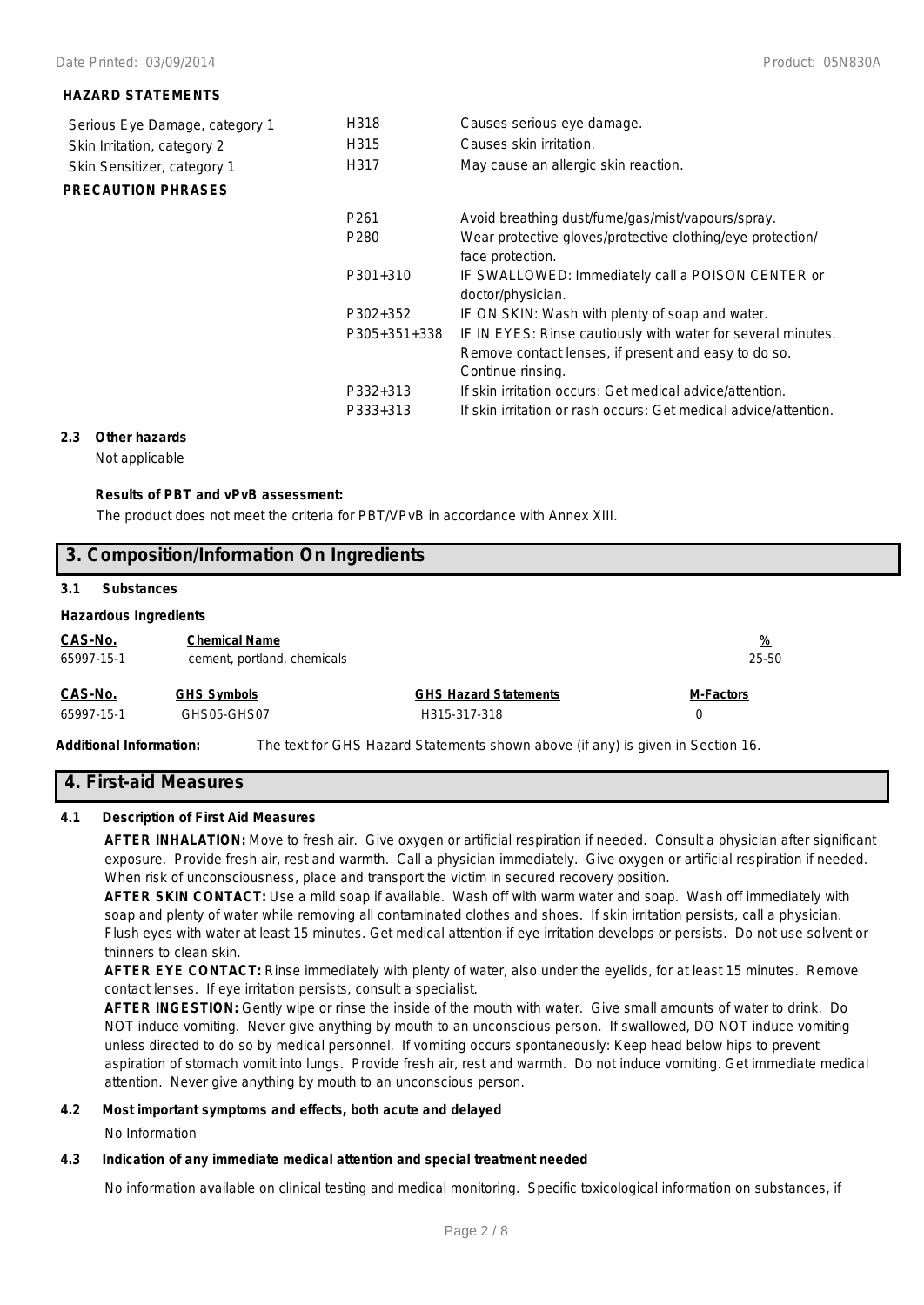available, can be found in section 11. When symptoms persist or in all cases of doubt seek medical advice. Show this safety data sheet to the doctor in attendance.

### **5. Fire-fighting Measures**

### **5.1 Extinguishing Media:**

Alcohol Foam, Carbon Dioxide, Dry Chemical, Water Fog

**FOR SAFETY REASONS NOT TO BE USED:** Alcohol, Alcohol based solutions, any other media not listed above. Do not use a solid water stream as it may scatter and spread fire.

### **5.2 Special hazards arising from the substance or mixture**

Heating or fire conditions liberates toxic gas. Flash back possible over considerable distance. As the product contains combustible organic components, fire will produce dense black smoke containing hazardous products of combustion (see section 10). Vapours may form explosive mixtures with air. Solvent vapours are heavier than air and may spread along floors and ignite.

### **5.3 Advice for firefighters**

None known. The product itself does not burn. In the event of fire, wear self-contained breathing apparatus. WaterUse water spray, alcohol-resistant foam, dry chemical or carbon dioxide. Collect contaminated fire extinguishing water separately. This must not be discharged into drains. Keep containers and surroundings cool with water spray.

### **6. Accidental Release Measures**

### **6.1 Personal precautions, protective equipment and emergency procedures**

Ensure adequate ventilation. Avoid dust formation. Use personal protective equipment. Remove all sources of ignition.

### **6.2 Environmental precautions**

Do not allow material to contaminate ground water system. Prevent product from entering drains. Local authorities should be advised if significant spillages cannot be contained.

### **6.3 Methods and material for containment and cleaning up**

Pick up and arrange disposal without creating dust. Pick up and transfer to properly labelled containers. Prevent further leakage or spillage if safe to do so. Contain spillage, soak up with non-combustible absorbent material, (e.g. sand, earth, diatomaceous earth, vermiculite) and transfer to a container for disposal according to local / national regulations (see section 13). After cleaning, flush away traces with water.

### **6.4 Reference to other sections**

Please refer to disposal requirements or country specific disposal requirements for this material. See Section 13 for further information.

### **7. Handling and Storage**

### **7.1 Precautions for safe handling**

**INSTRUCTIONS FOR SAFE HANDLING:** Take necessary action to avoid static electricity discharge (which might cause ignition of organic vapours). Take measures to prevent the build up of electrostatic charge. Prevent the creation of flammable or explosive concentrations of vapour in air and avoid vapour concentration higher than the occupational exposure limits. Electrical equipment should be protected to the appropriate standard. Preparation may charge electrostatically: always use earthing leads when transferring from one container to another. Use only in area provided with appropriate exhaust ventilation. Provide sufficient air exchange and/or exhaust in work rooms. To avoid ignition of vapours by static electricity discharge, all metal parts of the equipment must be grounded. Wear personal protective equipment. Do not breathe vapours/dust. Do not breathe vapours or spray mist. Use only explosion-proof equipment. Avoid contact with skin and eyes. Protect from moisture. Wash thoroughly after handling. Do not taste or swallow.

**PROTECTION AND HYGIENE MEASURES:** Wash hands before breaks and at the end of workday. Do not breathe dust. When using, do not eat, drink or smoke.

### **7.2 Conditions for safe storage, including any incompatibilities**

**CONDITIONS TO AVOID:** Exposure to moisture. Avoid moisture. Avoid heat, sparks, flames and other ignition sources. **STORAGE CONDITIONS:** Store in original container. Keep tightly closed in a dry and cool place. Keep in a dry place. Keep locked up or in an area accessible only to qualified or authorised persons. Keep container closed. Store in a dry, well ventilated place away from sources of heat, ignition and direct sunlight. Store away from: oxidising materials, acids, and alkalis. Store in upright position only. Storage of flammable liquids.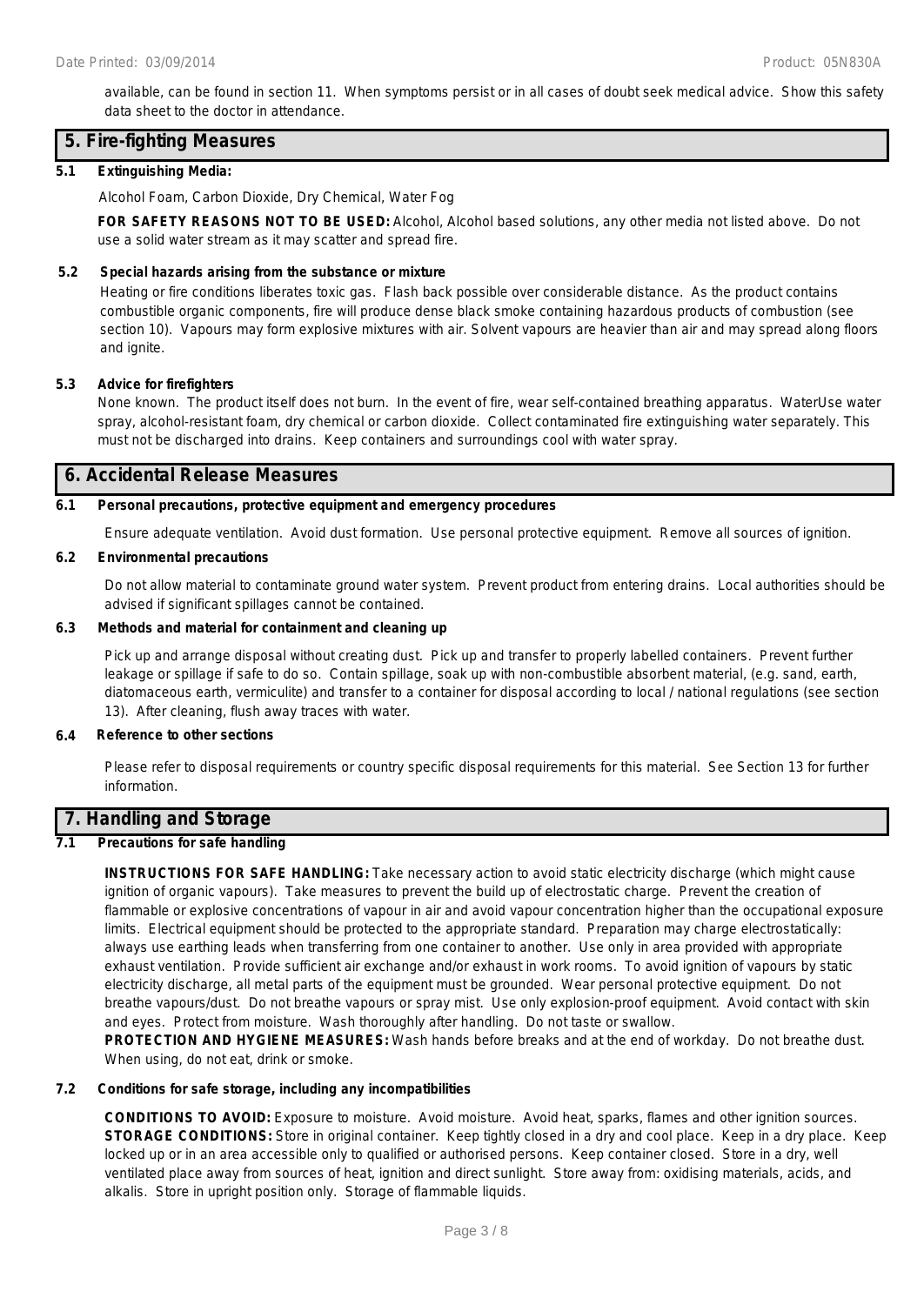### **7.3 Specific end use(s)**

No specific advice for end use available.

### **8. Exposure Controls/Personal Protection**

### **8.1 Control parameters**

### **Ingredients with Occupational Exposure Limits**

### **(UK WELS)**

| Name                        |       |  | % LTEL ppm STEL ppm STEL mg/m3 LTEL mg/m3 OEL Note |  |
|-----------------------------|-------|--|----------------------------------------------------|--|
| cement, portland, chemicals | 25-50 |  |                                                    |  |

**FURTHER INFORMATION:** Refer to the regulatory exposure limits for the workforce enforced in each country.

### **8.2 Exposure controls**

#### **Personal Protection**

**RESPIRATORY PROTECTION:** Dust safety masks are recommended when the dust concentration is more than 10 mg/m3. Effective dust mask. Use compressed air or fresh air breathing apparatus in closed compartments. Wear respiratory protection with combination filter (dust and gas filter, EN 141) during spraying operations: Gas filter type A1 (organic substances). Dust filter P3 (for fine dust). Ensure adequate ventilation, especially in confined areas.

**EYE PROTECTION:** Tightly fitting safety goggles. Safety glasses with side-shieldsIf splashes are likely to occur, wear: Faceshield, tightly fitting safety goggles.

**HAND PROTECTION:** Protective glovesTake note of the information given by the producer concerning permeability and break through times, and of special workplace conditions (mechanical strain, duration of contact). Be aware that in daily use the durability of a chemical resistant protective glove can be notably shorter than the break through time measured according to EN 374, due to the numerous outside influences (e.g. temperature). Long sleeved clothing. Remove and wash contaminated clothing before re-use. Protective gloves complying with EN 374: PVA. Viton®. Protective gloves complying with EN 374: PVA. Nitrile rubber. Use chemical resistant gloves and lotions and barrier creams to prevent drying of the skin. **OTHER PROTECTIVE EQUIPMENT:** Ensure that eyewash stations and safety showers are close to the workstation location.

### **9. Physical and Chemical Properties**

| 9.1 | Information on basic physical and chemical properties |                          |  |  |
|-----|-------------------------------------------------------|--------------------------|--|--|
|     | Appearance:                                           | Dark Grey Fine Aggregate |  |  |
|     | <b>Physical State</b>                                 | Solid                    |  |  |
|     | Odor                                                  | None                     |  |  |
|     | <b>Odor threshold</b>                                 | Not determined           |  |  |
|     | pH                                                    | Not determined           |  |  |
|     | Melting point / freezing point (°C)                   | Not determined           |  |  |
|     | Boiling point/range (°C)                              | $100 - N.D.$             |  |  |
|     | Flash Point, (°C)                                     | 400                      |  |  |
|     | <b>Evaporation rate</b>                               | Not determined           |  |  |
|     | Flammability (solid, gas)                             | Not determined           |  |  |
|     | Upper/lower flammability or explosive<br>limits       | $20 - 30$                |  |  |
|     | Vapour Pressure, mmHg                                 | Not determined           |  |  |
|     | Vapour density                                        | Not determined           |  |  |
|     | <b>Relative density</b>                               | Not determined           |  |  |
|     | Solubility in / Miscibility with water                | Not Determined           |  |  |
|     | Partition coefficient: n-octanol/water                | Not determined           |  |  |
|     | Auto-ignition temperature (°C)                        | Not determined           |  |  |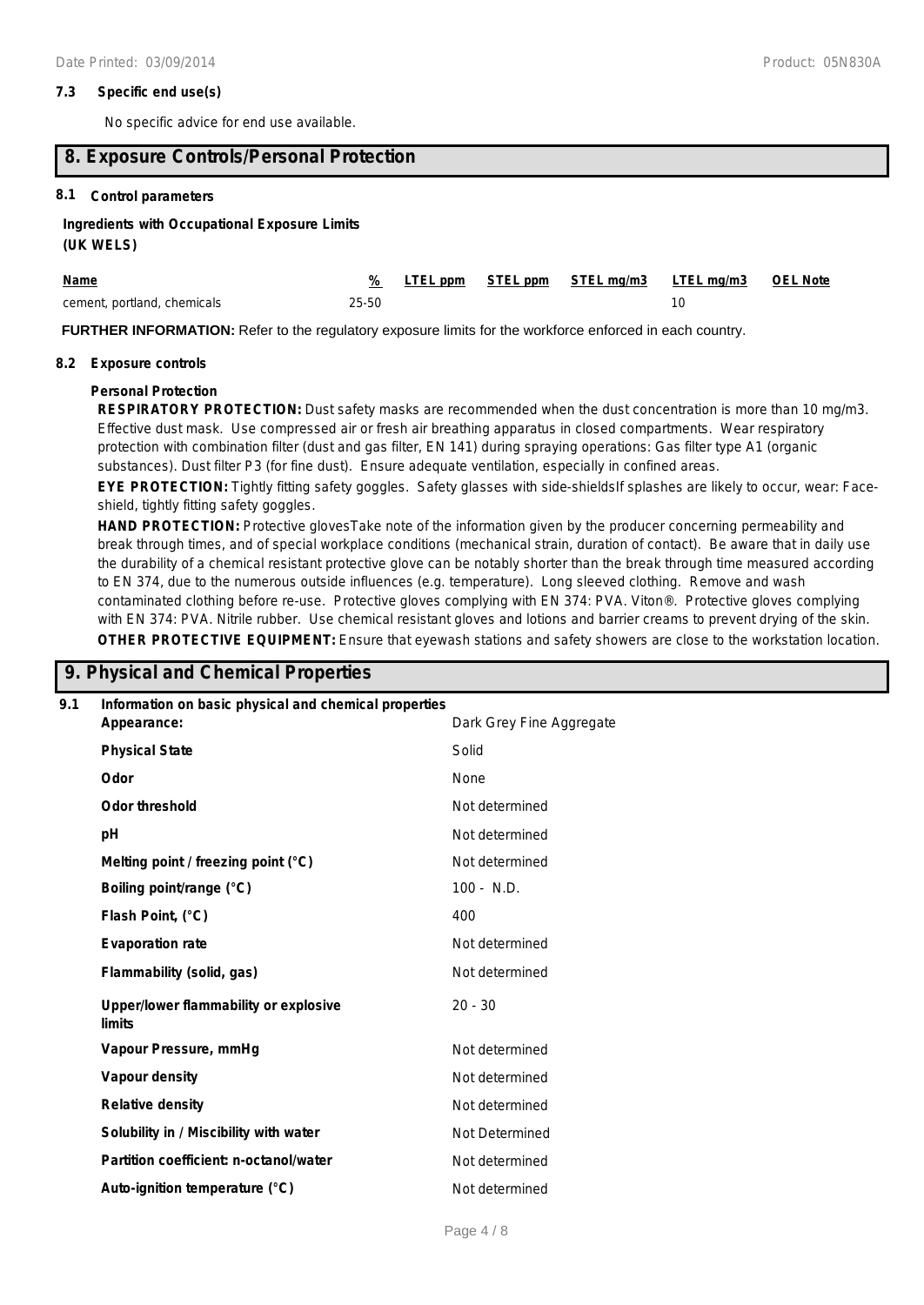| Decomposition temperature (°C) | Not determined |
|--------------------------------|----------------|
| <b>Viscosity</b>               | Not determined |
| <b>Explosive properties</b>    | Not determined |
| <b>Oxidising properties</b>    | Not determined |
| Other information              |                |
| VOC Content q/l:               | 0              |
| Specific Gravity (g/cm3)       | 2.650          |

### **10. Stability and Reactivity**

### **10.1 Reactivity**

**9.2 Other information**

No reactivity hazards known under normal storage and use conditions.

### **10.2 Chemical stability**

Stable under recommended storage conditions. Stable under normal conditions.

### **10.3 Possibility of hazardous reactions**

Hazardous polymerisation does not occur.

#### **10.4 Conditions to avoid**

Exposure to moisture. Avoid moisture. Avoid heat, sparks, flames and other ignition sources.

### **10.5 Incompatible materials**

Do not store near acids. Keep away from oxidising agents and strongly acid or alkaline materials. AcidsStrong oxidizing agents. Avoid contact with acids, alkalies, and strong oxidising agents.

### **10.6 Hazardous decomposition products**

No hazardous decomposition products are known. Carbon monoxide (CO), carbon dioxide (CO2), oxides of nitrogen (NOx)

### **11. Toxicological Information**

### **11.1 Information on toxicological effects**

- **Acute Toxicity:**
	- **Oral LD50:**

**Inhalation LC50:**

| Irritation:                | No information available. |
|----------------------------|---------------------------|
| Corrosivity:               | No information available. |
| Sensitization:             | No information available. |
| Repeated dose toxicity:    | No information available. |
| Carcinogenicity:           | No information available. |
| Mutagenicity:              | No information available. |
| Toxicity for reproduction: | No information available. |

**If no information is available above under Acute Toxicity then the acute effects of this product have not been tested. Data on individual components are tabulated below:**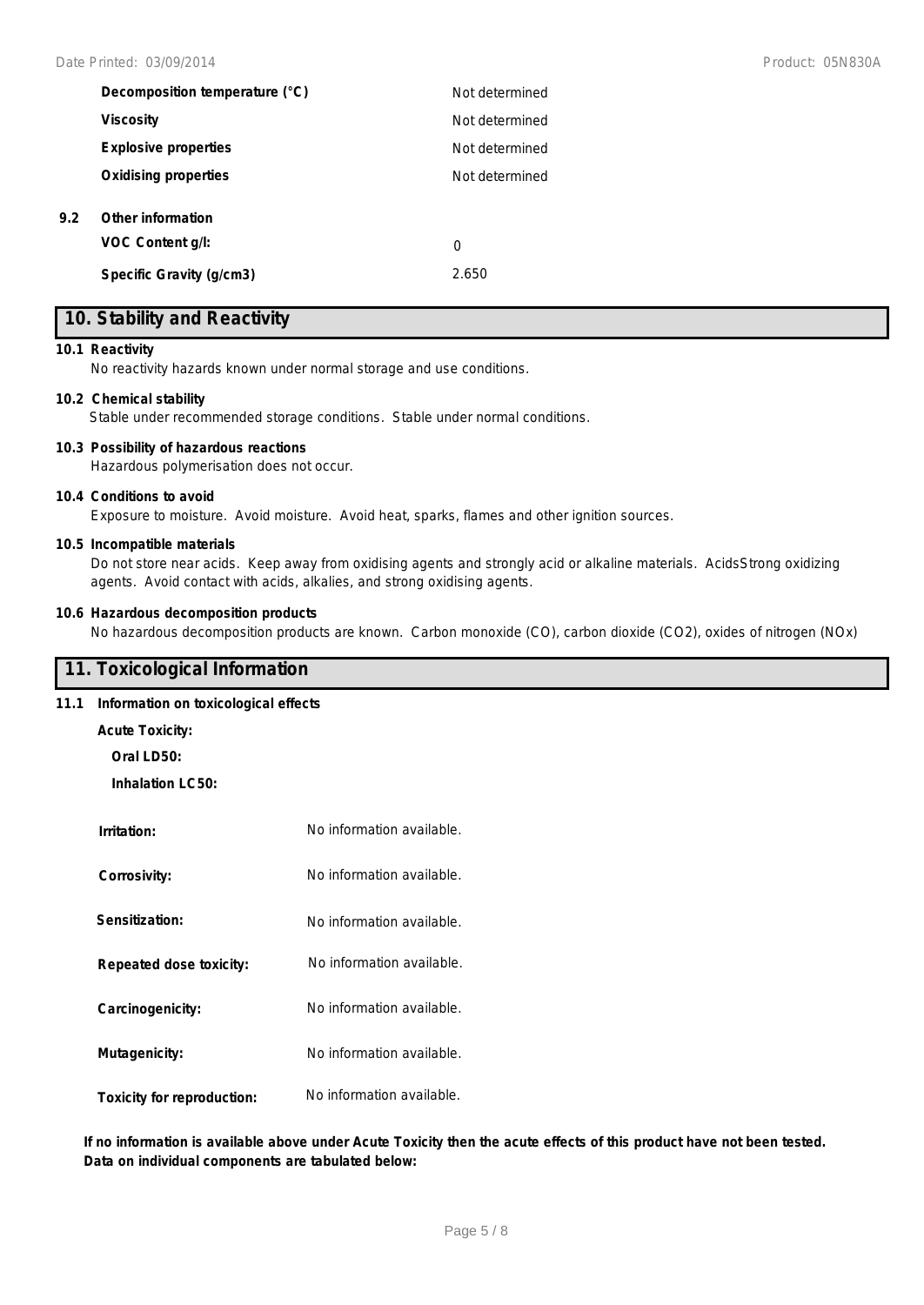### **CAS-No. Chemical Name Oral LD50 Dermal LD50 Vapor LC50**

Data at the substance level is not available.

### **Additional Information:**

This product may contain Ethyl Benzene, which is listed by IARC as possibly carcinogenic to humans (Group 2B). This listing is based on inadequate evidence of carcinogenicity in humans and sufficient evidence in experimental animals. Exposure to component solvent vapour concentrations in excess of the stated occupational exposure limit may result in adverse health effect, such as mucous membrane and respiratory system irritation and adverse effect on kidney, liver and central nervous system. Respiration of solvent vapour may cause dizziness. Repeated and prolonged exposure to solvents may cause brain and nervous system damage.

### **12. Ecological Information**

| 12.1    | Toxicity:                                     |                  |                |                                                                                    |
|---------|-----------------------------------------------|------------------|----------------|------------------------------------------------------------------------------------|
|         | EC50 48hr (Daphnia):                          | No information   |                |                                                                                    |
|         | IC50 72hr (Algae):                            | No information   |                |                                                                                    |
|         | LC50 96hr (fish):                             | No information   |                |                                                                                    |
|         | 12.2 Persistence and degradability:           | No information   |                |                                                                                    |
| 12.3    | <b>Bioaccumulative potential:</b>             | No information   |                |                                                                                    |
|         | 12.4 Mobility in soil:                        | No information   |                |                                                                                    |
| 12.5    | <b>Results of PBT and vPvB</b><br>assessment: |                  |                | The product does not meet the criteria for PBT/VPvB in accordance with Annex XIII. |
|         | 12.6 Other adverse effects:                   | No information   |                |                                                                                    |
| CAS-No. | <b>Chemical Name</b>                          | <b>EC50 48hr</b> | IC50 72hr      | <b>LC50 96hr</b>                                                                   |
|         | 65997-15-1<br>cement, portland, chemicals     | No information   | No information |                                                                                    |

### **13. Disposal Considerations**

**13.1 WASTE TREATMENT METHODS:** In accordance with local and national regulations. Do not burn, or use a cutting torch on, the empty drum. If recycling is not practicable, dispose of in compliance with local regulations. According to the European Waste Catalogue, Waste Codes are not product specific, but application specific. Empty containers should be taken to an approved waste handling site for recycling or disposal. Dispose of waste material at an approved (hazardous) waste treatment/disposal facility in accordance with applicable local state, and federal regulations. Do not dispose of waste with normal garbage, or to sewer systems.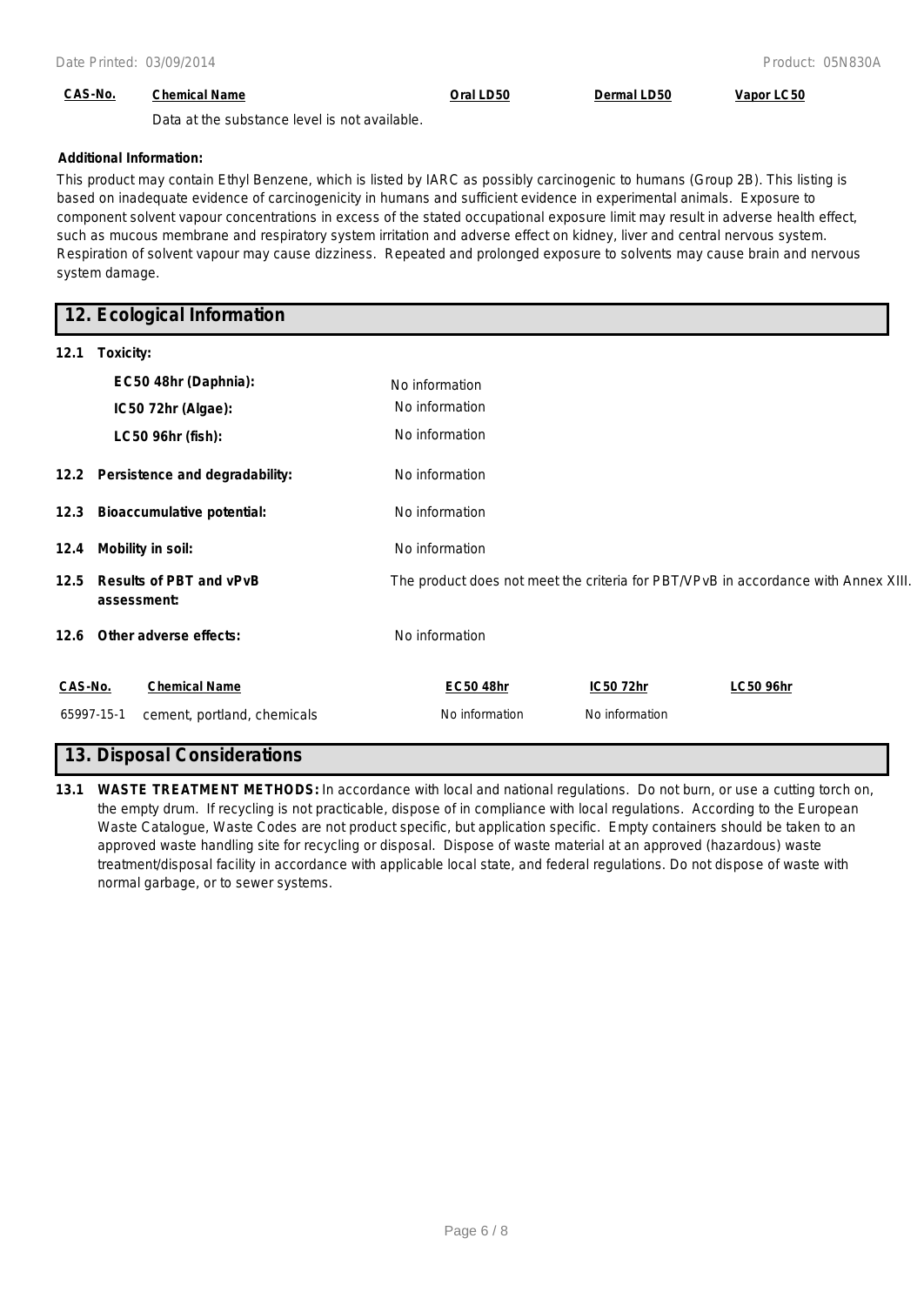# **14. Transport Information 14.1 UN number 14.2 UN proper shipping name** Not regulated for transport according to ADR/RID, IMDG, and IATA regulations. **Technical name 14.3 Transport hazard class(es) Subsidiary shipping hazard 14.4 Packing group 14.5 Environmental hazards 14.6 Special precautions for user** Not applicable **EmS-No.: Transport in bulk according to Annex II 14.7** Not applicable **of MARPOL 73/78 and the IBC code 15. Regulatory Information 15.1 Safety, health and environmental regulations/legislation for the substance or mixture: National Regulations: Denmark Product Registration Number: Danish MAL Code: Sweden Product Registration Number:**

**Norway Product Registration Number:**

**WGK Class:**

### **15.2 Chemical Safety Assessment:**

No Chemical Safety Assessment has been carried out for this substance/mixture by the supplier.

### **16. Other Information**

### **Text for GHS Hazard Statements shown in Section 3 describing each ingredient:**

| H315 | Causes skin irritation.              |
|------|--------------------------------------|
| H317 | May cause an allergic skin reaction. |
| H318 | Causes serious eye damage.           |

#### **Reasons for revision**

This is a new Safety Data Sheet (SDS).

List of References:

This Safety Data Sheet was compiled with data and information from the following sources:

The Ariel Regulatory Database provided by the 3E Corporation in Copenhagen, Denmark ESIS (The European Chemical Substances Information System), provided by the European Commission Joint Research Centre in Ispra, Italy Annex VI of the EU Council Directive 67/548/EEC Council Directive 67/548/EEC - Annex I or EU Council Directive 1999/45/EC European Union (EC) Regulation No. 1272/2008 on the classification, labelling and packaging of substances and mixtures (CLP Regulation) EU Council Decision 2000/532/EC and its Annex entitled "List of Wastes"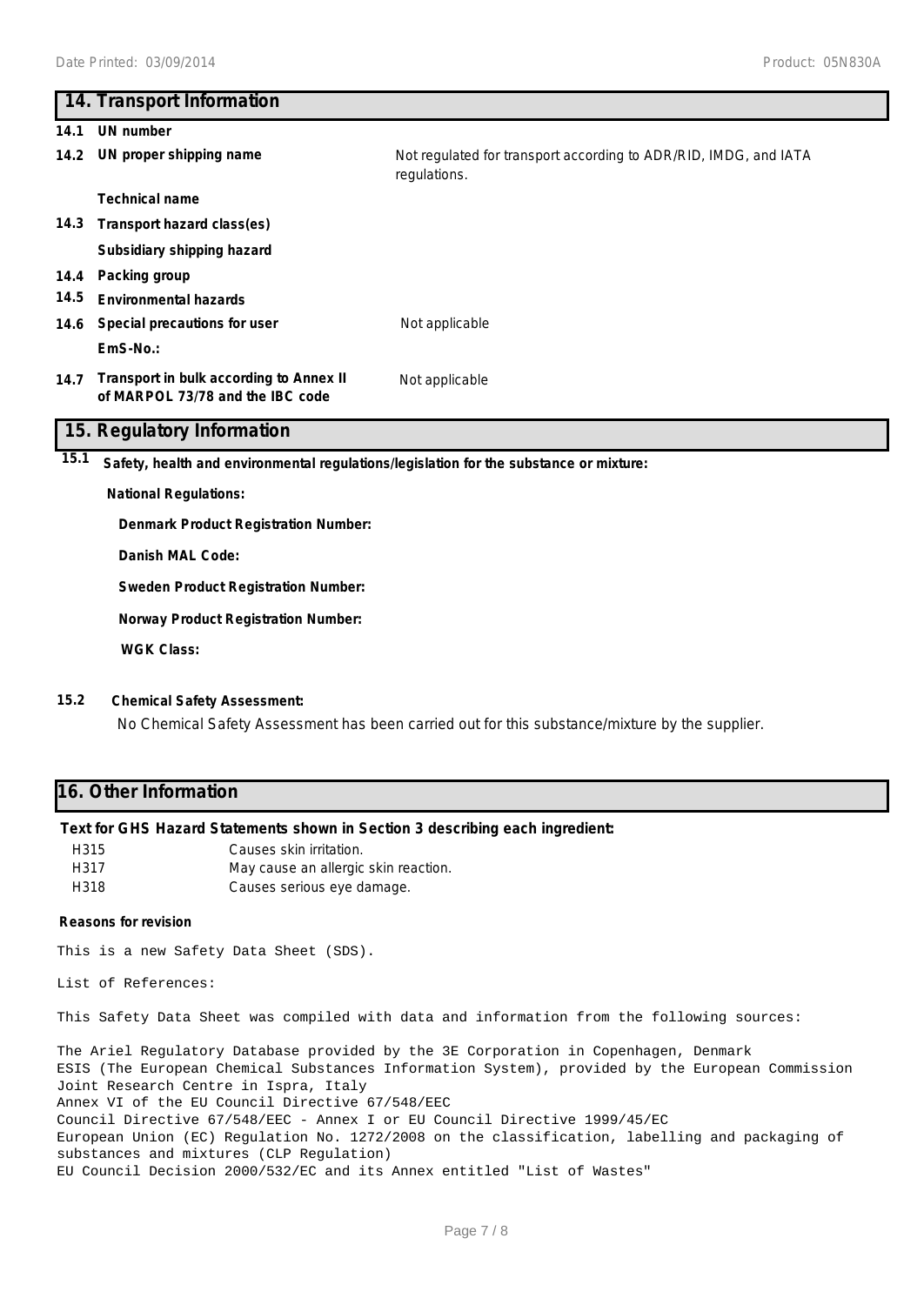### Acronym & Abbreviation Key:

| <b>CLP</b>    | Classification, Labeling & Packaging Regulation                                                                  |  |  |
|---------------|------------------------------------------------------------------------------------------------------------------|--|--|
| ЕC            | European Commission                                                                                              |  |  |
| EU            | European Union                                                                                                   |  |  |
| US            | United States                                                                                                    |  |  |
| CAS           | Chemical Abstract Service                                                                                        |  |  |
| <b>EINECS</b> | European Inventory of Existing Chemical Substances                                                               |  |  |
| <b>REACH</b>  | Registration, Evaluation, Authorization of Chemicals Regulation                                                  |  |  |
| <b>GHS</b>    | Globally Harmonized System of Classification and Labeling of Chemicals                                           |  |  |
| LTEL          | Long term exposure limit                                                                                         |  |  |
| STEL          | Short term exposure limit                                                                                        |  |  |
| OEL           | Occupational exposure limit                                                                                      |  |  |
| ppm           | Parts per million                                                                                                |  |  |
| mq/m3         | Milligrams per cubic meter                                                                                       |  |  |
| TLV           | Threshold Limit Value                                                                                            |  |  |
| ACGIH         | American Conference of Governmental Industrial Hygienists                                                        |  |  |
| OSHA          | Occupational Safety & Health Administration                                                                      |  |  |
| PEL           | Permissible Exposure Limits                                                                                      |  |  |
| VOC.          | Volatile organic compounds                                                                                       |  |  |
| q/1           | Grams per liter                                                                                                  |  |  |
| mq/kg         | Milligrams per kilogram                                                                                          |  |  |
| N/A           | Not applicable                                                                                                   |  |  |
| LD50          | Lethal dose at 50%                                                                                               |  |  |
| LC50          | Lethal concentration at 50%                                                                                      |  |  |
| EC50          | Half maximal effective concentration                                                                             |  |  |
| IC50          | Half maximal inhibitory concentration                                                                            |  |  |
| PBT           | Persistent bioaccumulative toxic chemical                                                                        |  |  |
| vPvB          | Very persistent and very bioaccumulative                                                                         |  |  |
| EEC           | European Economic Community                                                                                      |  |  |
| ADR           | International Transport of Dangerous Goods by Road                                                               |  |  |
| RID           | International Transport of Dangerous Goods by Rail                                                               |  |  |
| UN            | United Nations                                                                                                   |  |  |
| IMDG          | International Maritime Dangerous Goods Code                                                                      |  |  |
| IATA          | International Air Transport Association                                                                          |  |  |
| MARPOL        | International Convention for the Prevention of Pollution From Ships, 1973 as<br>modified by the Protocol of 1978 |  |  |
| <b>IBC</b>    | International Bulk Container                                                                                     |  |  |
|               |                                                                                                                  |  |  |

For further information, please contact: Technical Services Department

The information on this sheet corresponds to our present knowledge. It is not a specification and it does not guarantee specific properties. The information is intended to provide general guidance as to health and safety based upon our knowledge of the handling, storage, and use of the product. It is not applicable to unusual or non-standard uses of the product or where instructions and recommendations are not followed.

No Information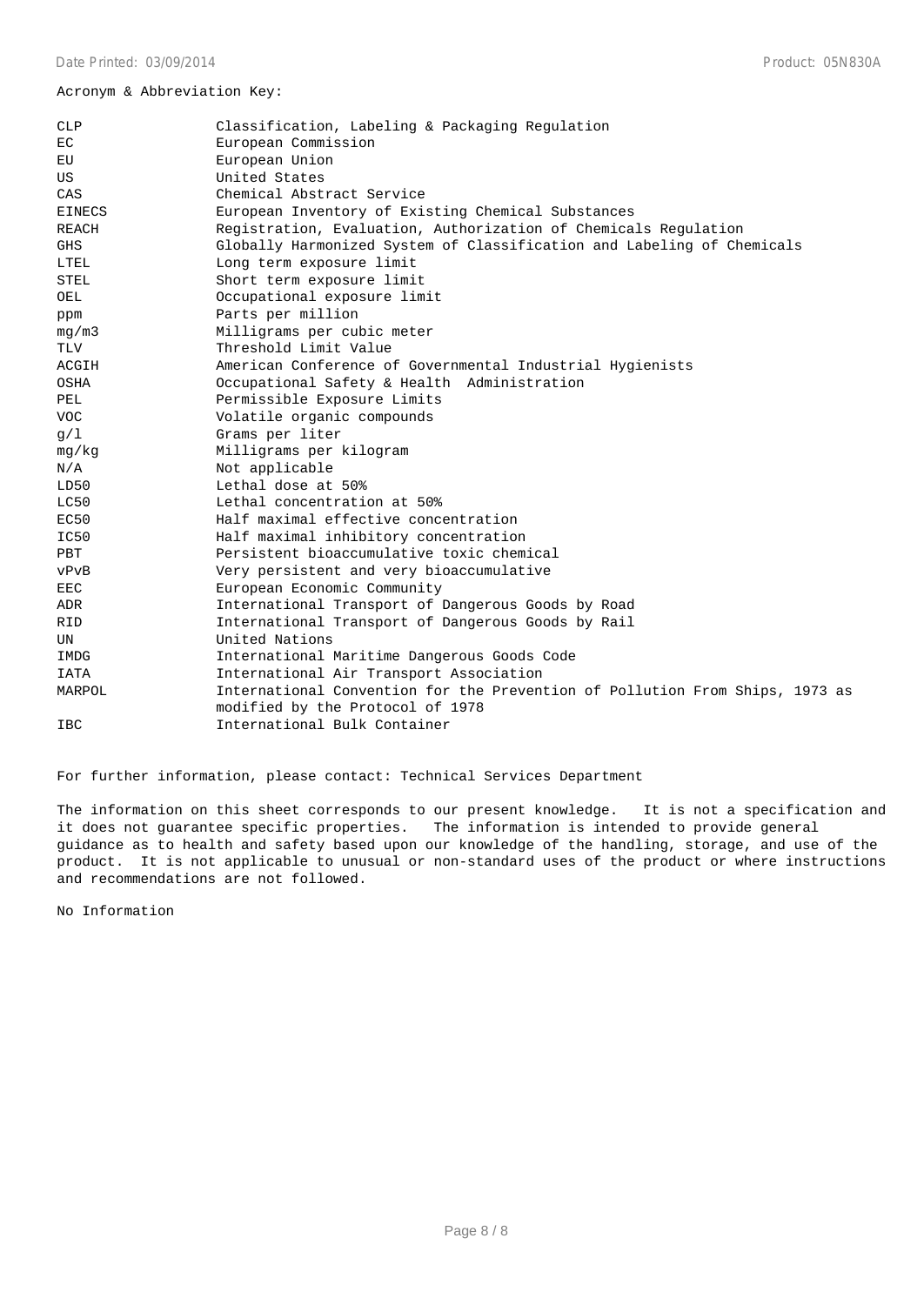# **Safety Data Sheet prepared to UN GHS Revision 3**



## **1. Identification of the Substance/Mixture and the Company/Undertaking**

| 1.1 | <b>Product Identifier</b>                                                           | 05N830H                                                             | <b>Revision Date:</b>   | 03/09/2014 |
|-----|-------------------------------------------------------------------------------------|---------------------------------------------------------------------|-------------------------|------------|
|     | <b>Product Name:</b>                                                                | EPICON GROUT M (Hardener)                                           | <b>Supercedes Date:</b> | New SDS    |
| 1.2 | Relevant identified uses of the<br>substance or mixture and uses<br>advised against | Component of multicomponent<br>industrial coatings - Industrial use |                         |            |
| 1.3 | Details of the supplier of the safety data sheet                                    |                                                                     |                         |            |

|     | Manufacturer:               | <b>USL</b><br>Kingston House<br>3 Walton Road<br>Pattinson North<br>Washington<br>Tyne & Wear<br><b>NE38 8OA</b><br>Regulatory / Technical Information:<br>+44(0)191 416 1530<br>www.usluk.com |
|-----|-----------------------------|------------------------------------------------------------------------------------------------------------------------------------------------------------------------------------------------|
|     | Datasheet Produced by:      | Norton, Catherine - info@usluk.com                                                                                                                                                             |
| 1.4 | Emergency telephone number: | CHEMTREC +1 703 5273887 (Outside US)                                                                                                                                                           |

### **2. Hazard Identification**

### **2.1 Classification of the substance or mixture**

Acute Toxicity, Oral, category 4 Acute Toxicity, Dermal, category 4 Acute Toxicity, Inhalation, category 4 Serious Eye Damage, category 1 Reproductive Toxicity, category 2 Skin Corrosion, category 1 Skin Sensitizer, category 1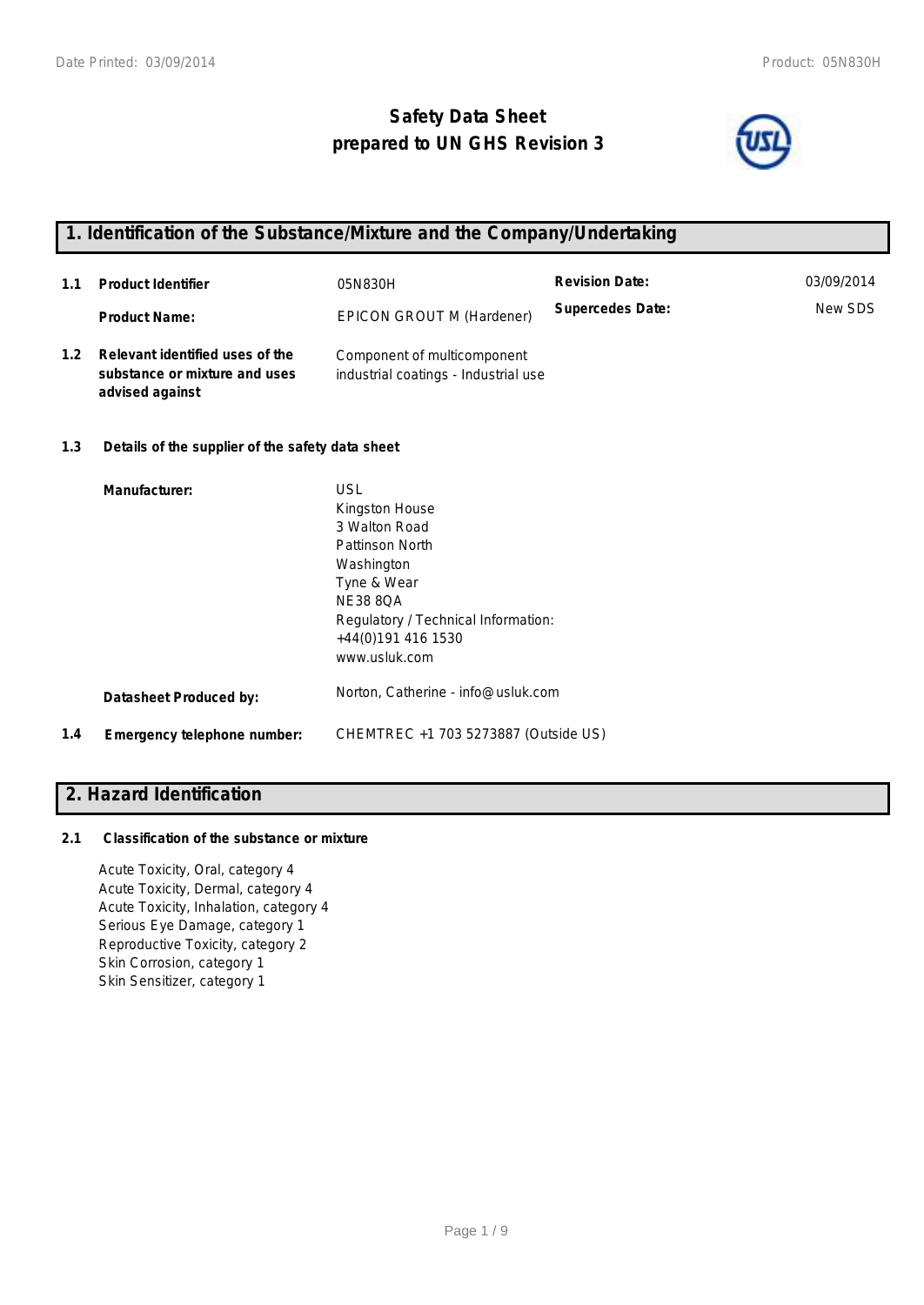### **2.2 Label elements**

### **Symbol(s) of Product**



**Signal Word** Danger

#### **Named Chemicals on Label**

4,4'-isopropylidenediphenol, benzyl alcohol, diethylenetriamine

### **HAZARD STATEMENTS**

| Acute Toxicity, Oral, category 4       | H302             | Harmful if swallowed.                                                                                                                     |
|----------------------------------------|------------------|-------------------------------------------------------------------------------------------------------------------------------------------|
| Acute Toxicity, Dermal, category 4     | H312             | Harmful in contact with skin.                                                                                                             |
| Acute Toxicity, Inhalation, category 4 | H332             | Harmful if inhaled.                                                                                                                       |
| Serious Eye Damage, category 1         | H318             | Causes serious eye damage.                                                                                                                |
| Reproductive Toxicity, category 2      | H361             | Suspected of damaging fertility or the unborn child.                                                                                      |
| Skin Corrosion, category 1             | H314-1           | Causes severe skin burns and eye damage.                                                                                                  |
| Skin Sensitizer, category 1            | H317             | May cause an allergic skin reaction.                                                                                                      |
| <b>PRECAUTION PHRASES</b>              |                  |                                                                                                                                           |
|                                        | P <sub>260</sub> | Do not breathe dust/fume/gas/mist/vapours/spray.                                                                                          |
|                                        | P <sub>264</sub> | Wash hands thoroughly after handling.                                                                                                     |
|                                        | P270             | Do no eat, drink or smoke when using this product.                                                                                        |
|                                        | P281             | Use personal protective equipment as required.                                                                                            |
|                                        | P301+310         | IF SWALLOWED: Immediately call a POISON CENTER or                                                                                         |
|                                        |                  | doctor/physician.                                                                                                                         |
|                                        | P302             | IF ON SKIN:                                                                                                                               |
|                                        | P302+352         | IF ON SKIN: Wash with plenty of soap and water.                                                                                           |
|                                        | P303+361+353     | IF ON SKIN (or hair): Remove/Take off immediately all<br>contaminated clothing. Rinse skin with water/shower.                             |
|                                        | P304+340         | IF INHALED: Remove victim to fresh air and keep at rest in<br>a position comfortable for breathing.                                       |
|                                        | P305+351+338     | IF IN EYES: Rinse cautiously with water for several minutes.<br>Remove contact lenses, if present and easy to do so.<br>Continue rinsing. |
|                                        | P308+313         | IF exposed or concerned: Get medical advice/attention                                                                                     |
|                                        | P312             | Call a POISON CENTER or doctor/physician if you feel                                                                                      |
|                                        |                  | unwell.                                                                                                                                   |
|                                        | P333+313         | If skin irritation or rash occurs: Get medical advice/attention.                                                                          |
|                                        | P352             | Wash with plenty of soap and water.                                                                                                       |

### **2.3 Other hazards**

Not applicable

### **Results of PBT and vPvB assessment:**

The product does not meet the criteria for PBT/VPvB in accordance with Annex XIII.

### **3. Composition/Information On Ingredients**

### **3.1 Substances**

### **Hazardous Ingredients**

| CAS-No.        | <b>Chemical Name</b> | %     |
|----------------|----------------------|-------|
| $111 - 40 - 0$ | diethylenetriamine   | 50-75 |

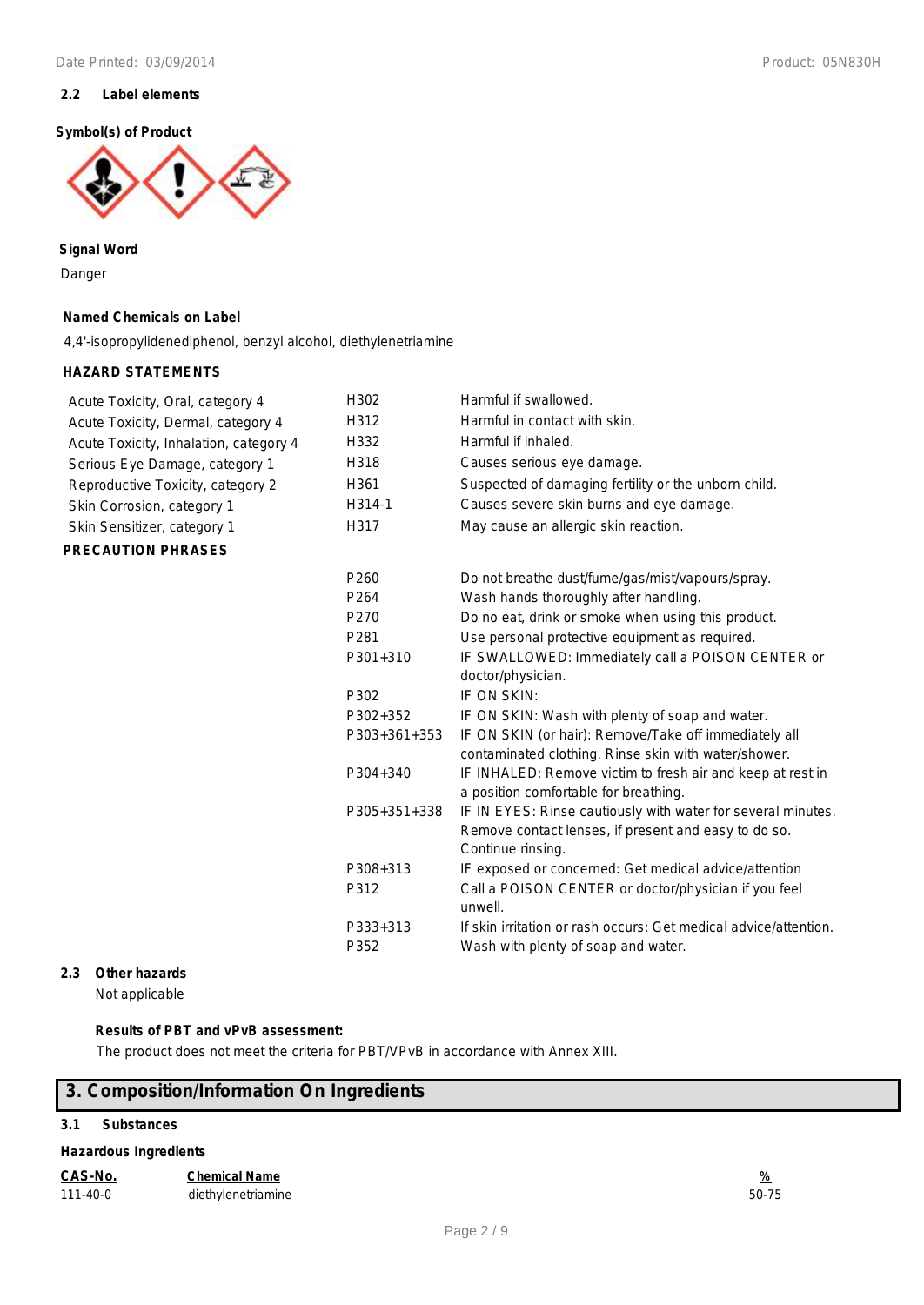| $100 - 51 - 6$<br>benzyl alcohol<br>4.4'-isopropylidenediphenol<br>80-05-7 |                    |                              | 25-50<br>$10 - 25$ |  |
|----------------------------------------------------------------------------|--------------------|------------------------------|--------------------|--|
| CAS-No.                                                                    | <b>GHS Symbols</b> | <b>GHS Hazard Statements</b> | <b>M-Factors</b>   |  |
| 111-40-0                                                                   | GHS05-GHS06        | H302-312-314-317-318-331     | 0                  |  |
| $100 - 51 - 6$                                                             | GHS07              | H302-319-332                 | 0                  |  |

**Additional Information:** The text for GHS Hazard Statements shown above (if any) is given in Section 16.

80-05-7 GHS05-GHS07-GHS08 H317-318-335-361F 0

### **4. First-aid Measures**

### **4.1 Description of First Aid Measures**

**AFTER INHALATION:** Move to fresh air. Give oxygen or artificial respiration if needed. Call a physician or poison control centre immediately. Remove person to fresh air. If signs/symptoms continue, get medical attention.

**AFTER SKIN CONTACT:** Wash off immediately with soap and plenty of water while removing all contaminated clothes and shoes. If skin irritation persists, call a physician. In case of contact, immediately flush skin with plenty of water for at least 15 minutes while removing contaminated clothing and shoes. Flush skin with large amounts of water. If irritation develops and persists, get medical attention.

**AFTER EYE CONTACT:** Rinse thoroughly with plenty of water for at least 15 minutes and consult a physician. Remove contact lenses.

**AFTER INGESTION:** Gently wipe or rinse the inside of the mouth with water. Do NOT induce vomiting. Never give anything by mouth to an unconscious person. If swallowed, call a poison control centre or doctor immediately.

#### **4.2 Most important symptoms and effects, both acute and delayed**

Causes burns. Harmful in contact with skin and if swallowed. May be harmful if swallowed. Corrosive after repeated contact with skin and mucous membranes.

### **4.3 Indication of any immediate medical attention and special treatment needed**

No information available on clinical testing and medical monitoring. Specific toxicological information on substances, if available, can be found in section 11.

### **5. Fire-fighting Measures**

### **5.1 Extinguishing Media:**

Alcohol Foam, Carbon Dioxide, Dry Chemical, Water Fog

**FOR SAFETY REASONS NOT TO BE USED:** Alcohol, Alcohol based solutions, any other media not listed above.

### **5.2 Special hazards arising from the substance or mixture** No Information

### **5.3 Advice for firefighters**

In the event of fire, wear self-contained breathing apparatus. Water sprayDry powderAlcohol-resistant foamCarbon dioxide (CO2)High volume water jet.

### **6. Accidental Release Measures**

#### **6.1 Personal precautions, protective equipment and emergency procedures**

Ensure adequate ventilation. Use personal protective equipment.

### **6.2 Environmental precautions**

Should not be released into the environment.

### **6.3 Methods and material for containment and cleaning up**

Pick up and transfer to properly labelled containers. Prevent further leakage or spillage if safe to do so. Contain spillage, soak up with non-combustible absorbent material, (e.g. sand, earth, diatomaceous earth, vermiculite) and transfer to a container for disposal according to local / national regulations (see section 13).

### **6.4 Reference to other sections**

Please refer to disposal requirements or country specific disposal requirements for this material. See Section 13 for further information.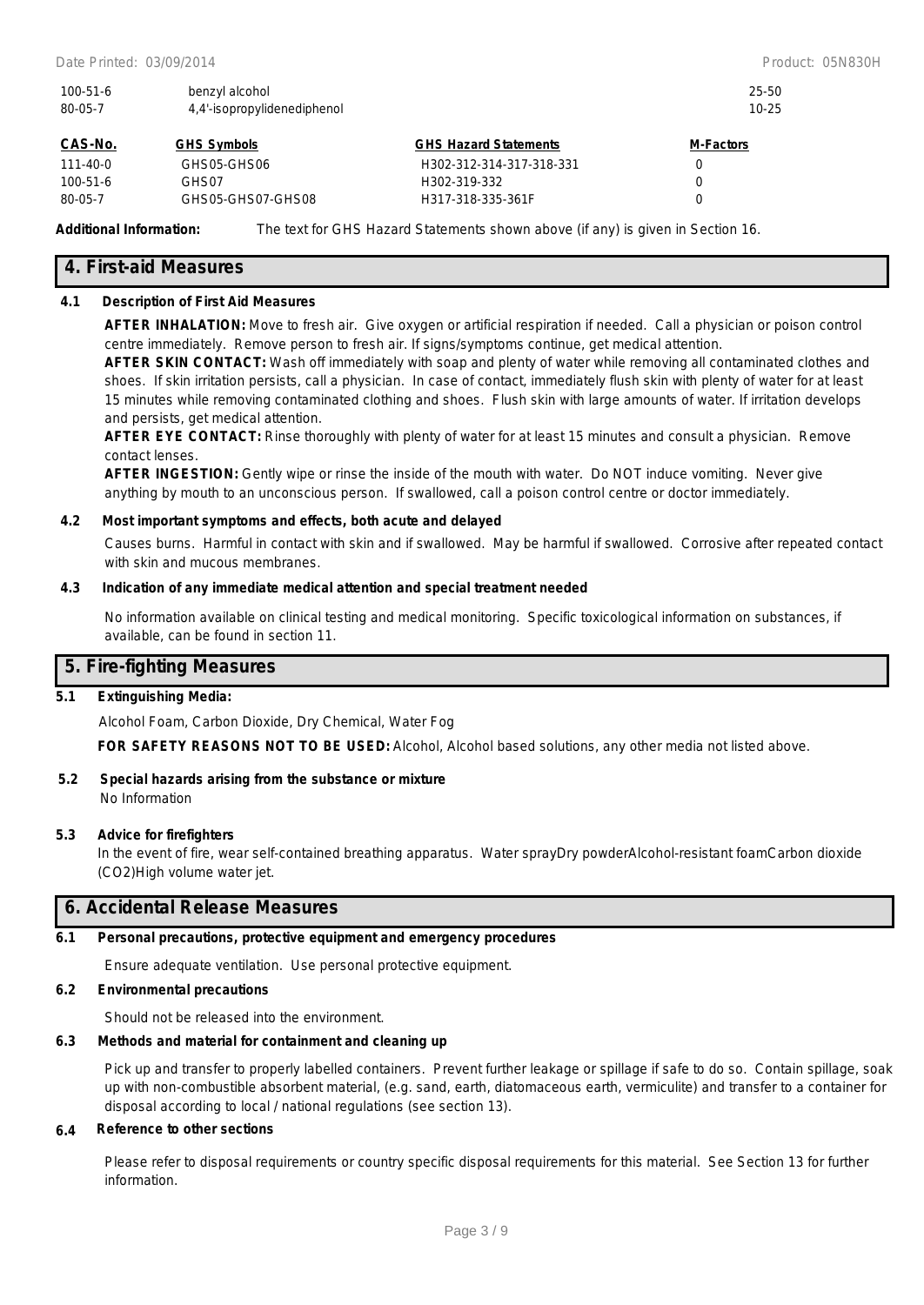### **7. Handling and Storage**

### **7.1 Precautions for safe handling**

**INSTRUCTIONS FOR SAFE HANDLING:** Keep containers dry and tightly closed to avoid moisture absorption and contamination. Wear personal protective equipment. Do not breathe vapours or spray mist. Wash thoroughly after handling. Avoid contact with skin and clothing. Do not get in eyes, on skin, or on clothing. Use only with adequate ventilation/personal protection.

**PROTECTION AND HYGIENE MEASURES:** Handle in accordance with good industrial hygiene and safety practice. Wash hands before breaks and at the end of workday. When using, do not eat, drink or smoke. Avoid contact with the skin and the eyes. Wash hands before eating, drinking, or smoking.

### **7.2 Conditions for safe storage, including any incompatibilities**

### **CONDITIONS TO AVOID:** Direct sources of heat.

**STORAGE CONDITIONS:** Keep container tightly closed in a dry and well-ventilated place. Keep containers tightly closed in a cool, well-ventilated place. Keep in a dry, cool and well-ventilated place.

### **7.3 Specific end use(s)**

No specific advice for end use available.

### **8. Exposure Controls/Personal Protection**

### **8.1 Control parameters**

### **Ingredients with Occupational Exposure Limits**

**(UK WELS)**

| <u>Name</u>                 | %         | LTEL ppm | STEL ppm | STEL mg/m3 | LTEL mg/m3 | <b>OEL Note</b> |
|-----------------------------|-----------|----------|----------|------------|------------|-----------------|
| diethylenetriamine          | 50-75     |          |          |            | 4.3        |                 |
| benzyl alcohol              | 25-50     |          |          |            |            |                 |
| 4,4'-isopropylidenediphenol | $10 - 25$ |          |          |            | 10         |                 |

**FURTHER INFORMATION:** Refer to the regulatory exposure limits for the workforce enforced in each country.

### **8.2 Exposure controls**

### **Personal Protection**

**RESPIRATORY PROTECTION:** Use only with ventilation to keep levels below exposure guidelines reported in this document. User should test and monitor exposure levels to ensure all personnel are below guidelines. If not sure, or not able to monitor, use State or federally approved supplied air respirator. For silica containing coatings in a liquid state, and/or if no exposure limits are established above, air-supplied respirators are generally not required.

**EYE PROTECTION:** Tightly fitting safety goggles. Safety glasses with side-shields

**HAND PROTECTION:** Gloves should be discarded and replaced if there is any indication of degradation or chemical breakthrough. Impervious glovesChemical resistant apronLong sleeved clothing. Remove and wash contaminated clothing before re-use.

**OTHER PROTECTIVE EQUIPMENT:** No Information

### **9. Physical and Chemical Properties**

### **9.1 Information on basic physical and chemical properties**

| Appearance:                           | Amber Liquid   |
|---------------------------------------|----------------|
| <b>Physical State</b>                 | Liquid         |
| Odor                                  | Amine Type     |
| <b>Odor threshold</b>                 | Not determined |
| рH                                    | Not determined |
| Melting point / freezing point $(°C)$ | Not determined |
| Boiling point/range (°C)              | $130 - N.D.$   |
| Flash Point, (°C)                     | 95             |
| <b>Evaporation rate</b>               |                |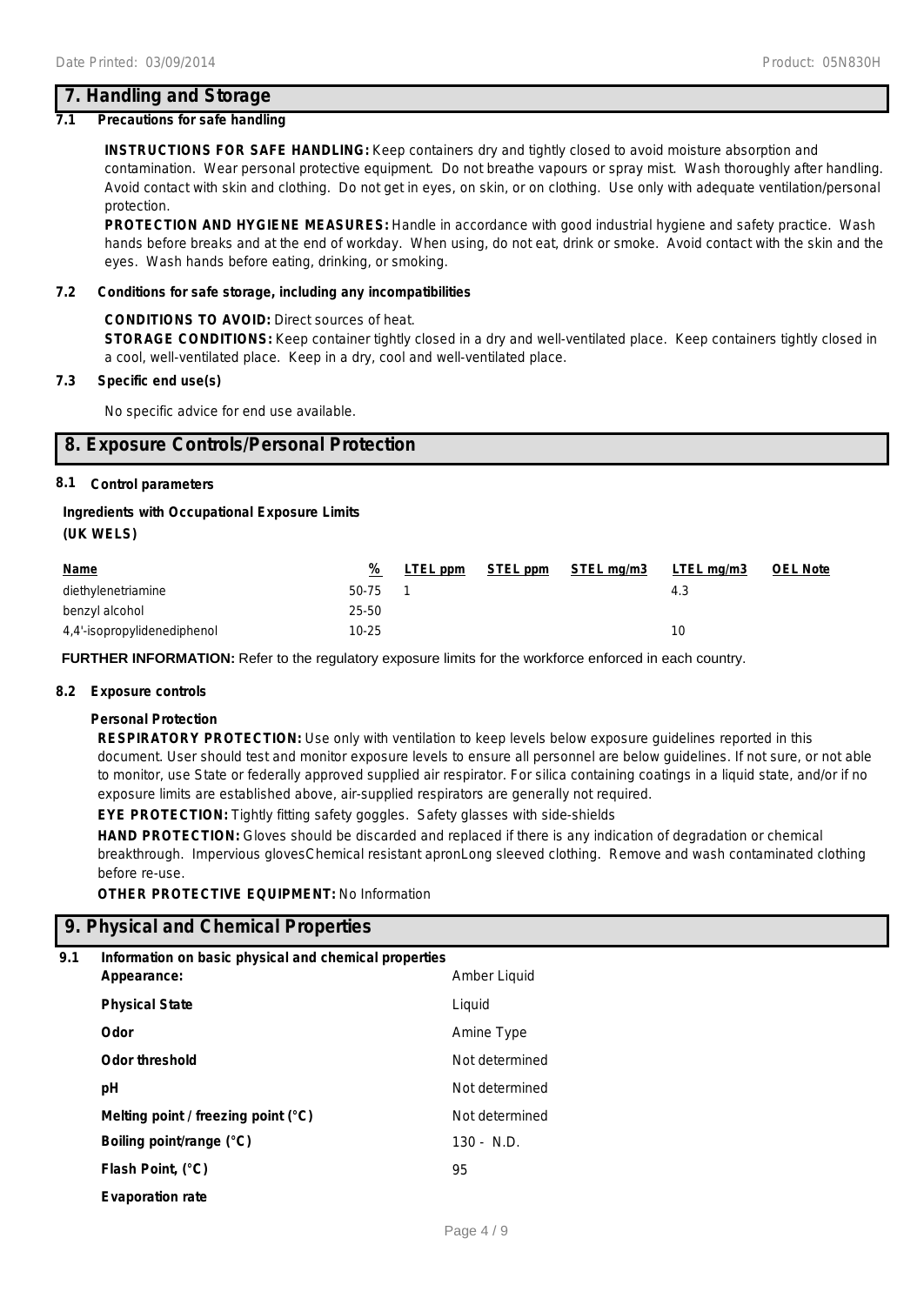|                                                 | Not determined |
|-------------------------------------------------|----------------|
| Flammability (solid, gas)                       | Not determined |
| Upper/lower flammability or explosive<br>limits | $10 - 20$      |
| Vapour Pressure, mmHq                           | Not determined |
| Vapour density                                  | Not determined |
| <b>Relative density</b>                         | Not determined |
| Solubility in / Miscibility with water          | Not Determined |
| Partition coefficient: n-octanol/water          | Not determined |
| Auto-ignition temperature (°C)                  | Not determined |
| Decomposition temperature (°C)                  | Not determined |
| <b>Viscosity</b>                                | Not determined |
| <b>Explosive properties</b>                     | Not determined |
| <b>Oxidising properties</b>                     | Not determined |
| Other information                               |                |
| VOC Content g/l:                                | 0              |
| Specific Gravity (g/cm3)                        | 1.050          |

# **10. Stability and Reactivity**

### **10.1 Reactivity**

**9.2 Other information**

No reactivity hazards known under normal storage and use conditions.

### **10.2 Chemical stability**

Stable under normal conditions.

### **10.3 Possibility of hazardous reactions** Hazardous polymerisation does not occur.

**10.4 Conditions to avoid**

Direct sources of heat.

### **10.5 Incompatible materials**

Strong oxidizing agents.

### **10.6 Hazardous decomposition products**

Carbon dioxide (CO2), carbon monoxide (CO), oxides of nitrogen (NOx), dense black smoke.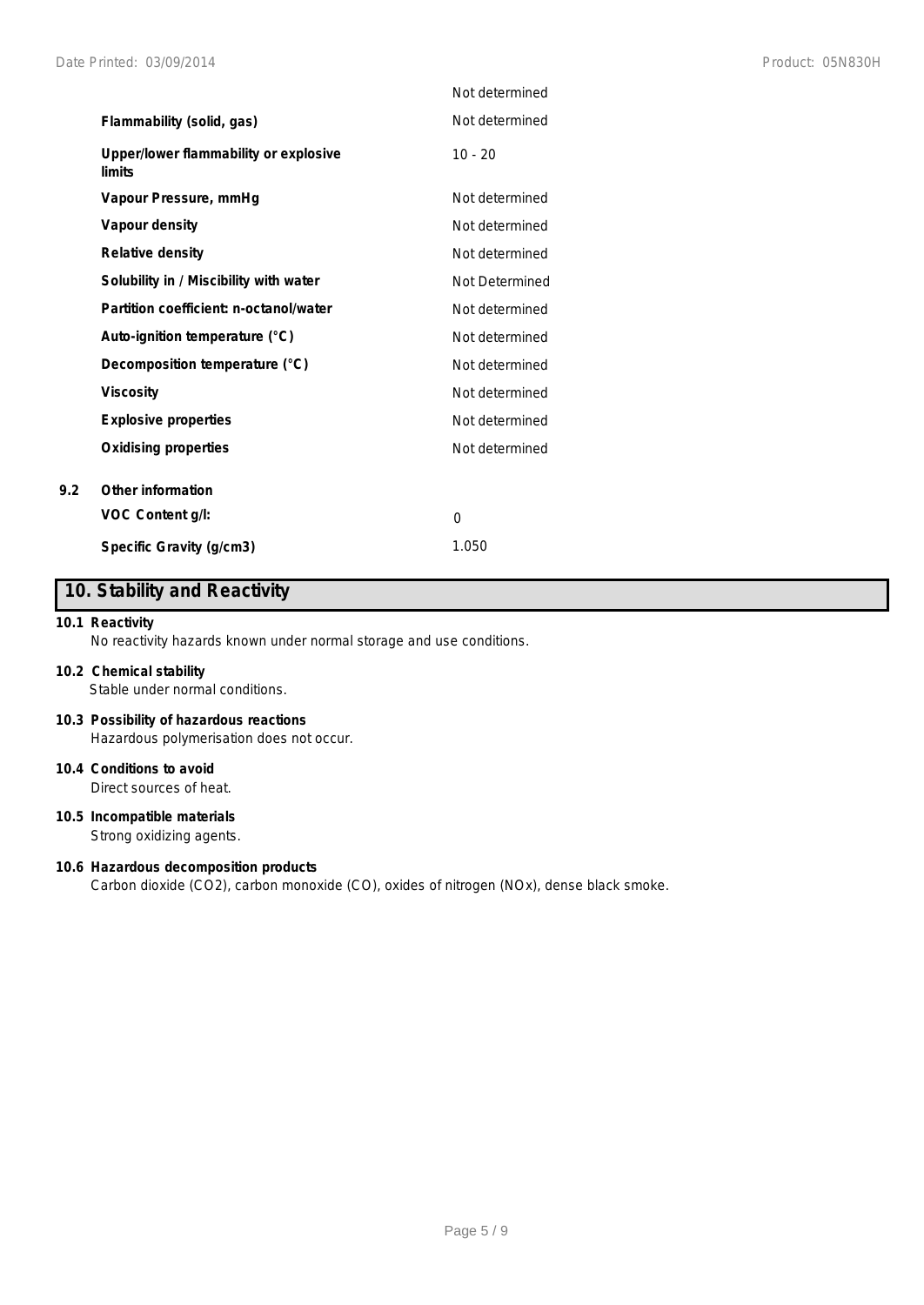# **11. Toxicological Information**

### **11.1 Information on toxicological effects**

### **Acute Toxicity:**

**Oral LD50:**

**Inhalation LC50:**

| Irritation:                | No information available. |
|----------------------------|---------------------------|
| Corrosivity:               | No information available. |
| Sensitization:             | No information available. |
| Repeated dose toxicity:    | No information available. |
| Carcinogenicity:           | No information available. |
| Mutagenicity:              | No information available. |
| Toxicity for reproduction: | No information available. |

### **If no information is available above under Acute Toxicity then the acute effects of this product have not been tested. Data on individual components are tabulated below:**

| CAS-No.  | <b>Chemical Name</b>        | Oral LD50             | Dermal LD50              | Vapor LC50                       |
|----------|-----------------------------|-----------------------|--------------------------|----------------------------------|
| 111-40-0 | diethylenetriamine          | 1080 mg/kg, oral, rat | 1090 mg/kg               | 10 mg/L / 1 hour, inh, rat       |
| 100-51-6 | benzyl alcohol              | 1230 mg/kg rat, oral  |                          | 1000 ppm/8hrs rat,<br>inhalation |
| 80-05-7  | 4,4'-isopropylidenediphenol | 5000 mg/kg, oral, rat | 3000 mg/kg, oral, rabbit |                                  |
|          |                             |                       |                          |                                  |

### **Additional Information:**

No Information

### **12. Ecological Information**

**12.1 Toxicity:**

| EC50 48hr (Daphnia):                        | No information                                                                     |
|---------------------------------------------|------------------------------------------------------------------------------------|
| IC50 72hr (Algae):                          | No information                                                                     |
| LC50 96hr (fish):                           | No information                                                                     |
| 12.2 Persistence and degradability:         | No information                                                                     |
| 12.3 Bioaccumulative potential:             | No information                                                                     |
| 12.4 Mobility in soil:                      | No information                                                                     |
| 12.5 Results of PBT and vPvB<br>assessment: | The product does not meet the criteria for PBT/VPvB in accordance with Annex XIII. |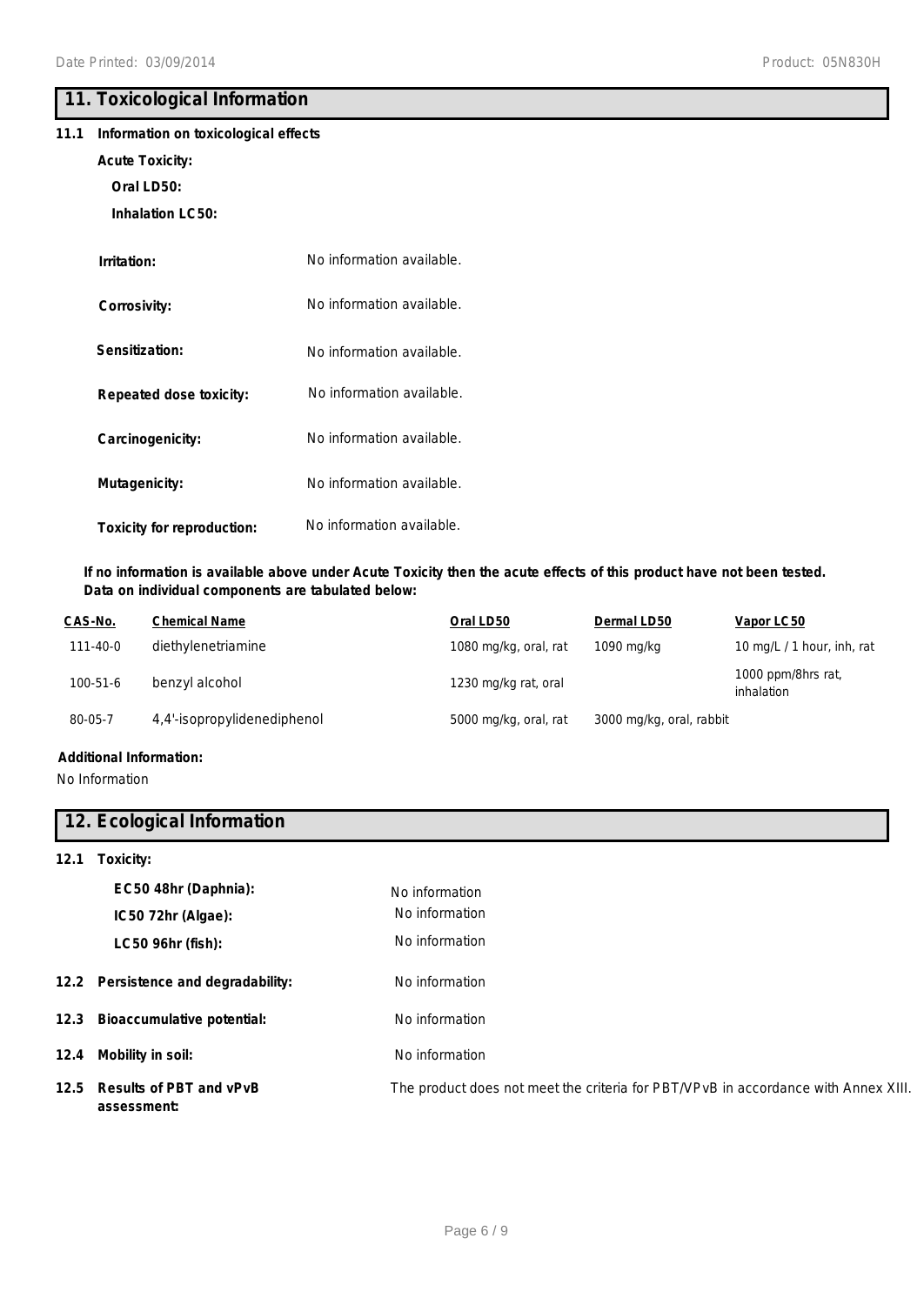### **12.6 Other adverse effects:** No information

| CAS-No.        | <b>Chemical Name</b>        | <b>EC50 48hr</b> | IC50 72hr        | <b>LC50 96hr</b> |
|----------------|-----------------------------|------------------|------------------|------------------|
| $111 - 40 - 0$ | diethylenetriamine          | 780 mg/l         | No information   | 430 mg/l         |
| 100-51-6       | benzyl alcohol              | No information   | 700 mg/L (algae) | 10 mg/L (fish)   |
| 80-05-7        | 4,4'-isopropylidenediphenol | $10.2$ mg/l      | No information   | $205$ mg/l       |

### **13. Disposal Considerations**

**<sup>13.1</sup> WASTE TREATMENT METHODS:** It must undergo special treatment, e.g. at suitable disposal site, to comply with local regulations. Dispose of in accordance with local regulations.

|      | 14. Transport Information                                                   |                                                                     |
|------|-----------------------------------------------------------------------------|---------------------------------------------------------------------|
| 14.1 | UN number                                                                   | 2735                                                                |
| 14.2 | UN proper shipping name                                                     | Amines, liquid, corrosive, N.O.S. (Contains mixed aliphatic amines) |
|      | <b>Technical name</b>                                                       |                                                                     |
| 14.3 | Transport hazard class(es)                                                  | 8                                                                   |
|      | Subsidiary shipping hazard                                                  |                                                                     |
| 14.4 | Packing group                                                               | $\mathbf{III}$                                                      |
| 14.5 | <b>Environmental hazards</b>                                                |                                                                     |
| 14.6 | Special precautions for user                                                | Not applicable                                                      |
|      | EmS-No.:                                                                    | $F-A, S-B$                                                          |
| 14.7 | Transport in bulk according to Annex II<br>of MARPOL 73/78 and the IBC code | Not applicable                                                      |

### **15. Regulatory Information**

**15.1 Safety, health and environmental regulations/legislation for the substance or mixture:**

### **National Regulations:**

**Denmark Product Registration Number:**

**Danish MAL Code:**

**Sweden Product Registration Number:**

**Norway Product Registration Number:**

**WGK Class:**

### **15.2 Chemical Safety Assessment:**

No Chemical Safety Assessment has been carried out for this substance/mixture by the supplier.

### **16. Other Information**

### **Text for GHS Hazard Statements shown in Section 3 describing each ingredient:**

| H302 | Harmful if swallowed.                    |
|------|------------------------------------------|
| H312 | Harmful in contact with skin.            |
| H314 | Causes severe skin burns and eye damage. |
| H317 | May cause an allergic skin reaction.     |
| H318 | Causes serious eye damage.               |
| H319 | Causes serious eye irritation.           |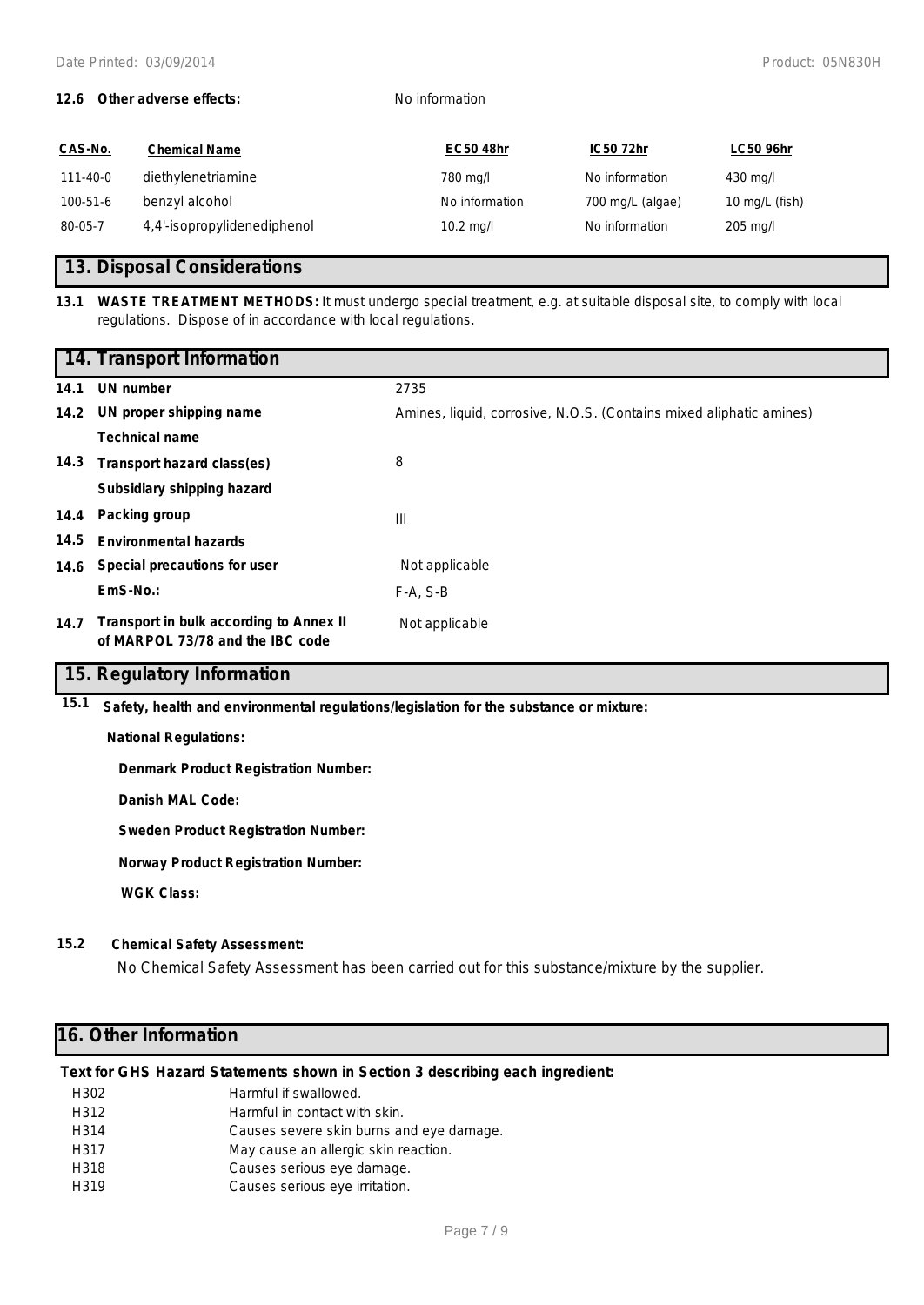| H331  | Toxic if inhaled.                 |
|-------|-----------------------------------|
| H332  | Harmful if inhaled.               |
| H335  | May cause respiratory irritation. |
| H361F | <undefined></undefined>           |

#### **Reasons for revision**

This is a new Safety Data Sheet (SDS).

List of References:

This Safety Data Sheet was compiled with data and information from the following sources:

The Ariel Regulatory Database provided by the 3E Corporation in Copenhagen, Denmark ESIS (The European Chemical Substances Information System), provided by the European Commission Joint Research Centre in Ispra, Italy Annex VI of the EU Council Directive 67/548/EEC Council Directive 67/548/EEC - Annex I or EU Council Directive 1999/45/EC European Union (EC) Regulation No. 1272/2008 on the classification, labelling and packaging of substances and mixtures (CLP Regulation) EU Council Decision 2000/532/EC and its Annex entitled "List of Wastes"

Acronym & Abbreviation Key:

| CLP           | Classification, Labeling & Packaging Regulation                              |  |  |
|---------------|------------------------------------------------------------------------------|--|--|
| EC            | European Commission                                                          |  |  |
| EU            | European Union                                                               |  |  |
| US            | United States                                                                |  |  |
| CAS           | Chemical Abstract Service                                                    |  |  |
| <b>EINECS</b> | European Inventory of Existing Chemical Substances                           |  |  |
| REACH         | Registration, Evaluation, Authorization of Chemicals Regulation              |  |  |
| <b>GHS</b>    | Globally Harmonized System of Classification and Labeling of Chemicals       |  |  |
| LTEL          | Long term exposure limit                                                     |  |  |
| <b>STEL</b>   | Short term exposure limit                                                    |  |  |
| OEL           | Occupational exposure limit                                                  |  |  |
| ppm           | Parts per million                                                            |  |  |
| mq/m3         | Milligrams per cubic meter                                                   |  |  |
| TLV           | Threshold Limit Value                                                        |  |  |
| ACGIH         | American Conference of Governmental Industrial Hygienists                    |  |  |
| OSHA          | Occupational Safety & Health Administration                                  |  |  |
| PEL           | Permissible Exposure Limits                                                  |  |  |
| <b>VOC</b>    | Volatile organic compounds                                                   |  |  |
| q/1           | Grams per liter                                                              |  |  |
| mq/kg         | Milligrams per kilogram                                                      |  |  |
| N/A           | Not applicable                                                               |  |  |
| LD50          | Lethal dose at 50%                                                           |  |  |
| LC50          | Lethal concentration at 50%                                                  |  |  |
| EC50          | Half maximal effective concentration                                         |  |  |
| IC50          | Half maximal inhibitory concentration                                        |  |  |
| PBT           | Persistent bioaccumulative toxic chemical                                    |  |  |
| vPvB          | Very persistent and very bioaccumulative                                     |  |  |
| EEC           | European Economic Community                                                  |  |  |
| ADR           | International Transport of Dangerous Goods by Road                           |  |  |
| <b>RID</b>    | International Transport of Dangerous Goods by Rail                           |  |  |
| UN            | United Nations                                                               |  |  |
| IMDG          | International Maritime Dangerous Goods Code                                  |  |  |
| <b>IATA</b>   | International Air Transport Association                                      |  |  |
| MARPOL        | International Convention for the Prevention of Pollution From Ships, 1973 as |  |  |
|               | modified by the Protocol of 1978                                             |  |  |
| <b>IBC</b>    | International Bulk Container                                                 |  |  |

For further information, please contact: Technical Services Department

The information on this sheet corresponds to our present knowledge. It is not a specification and